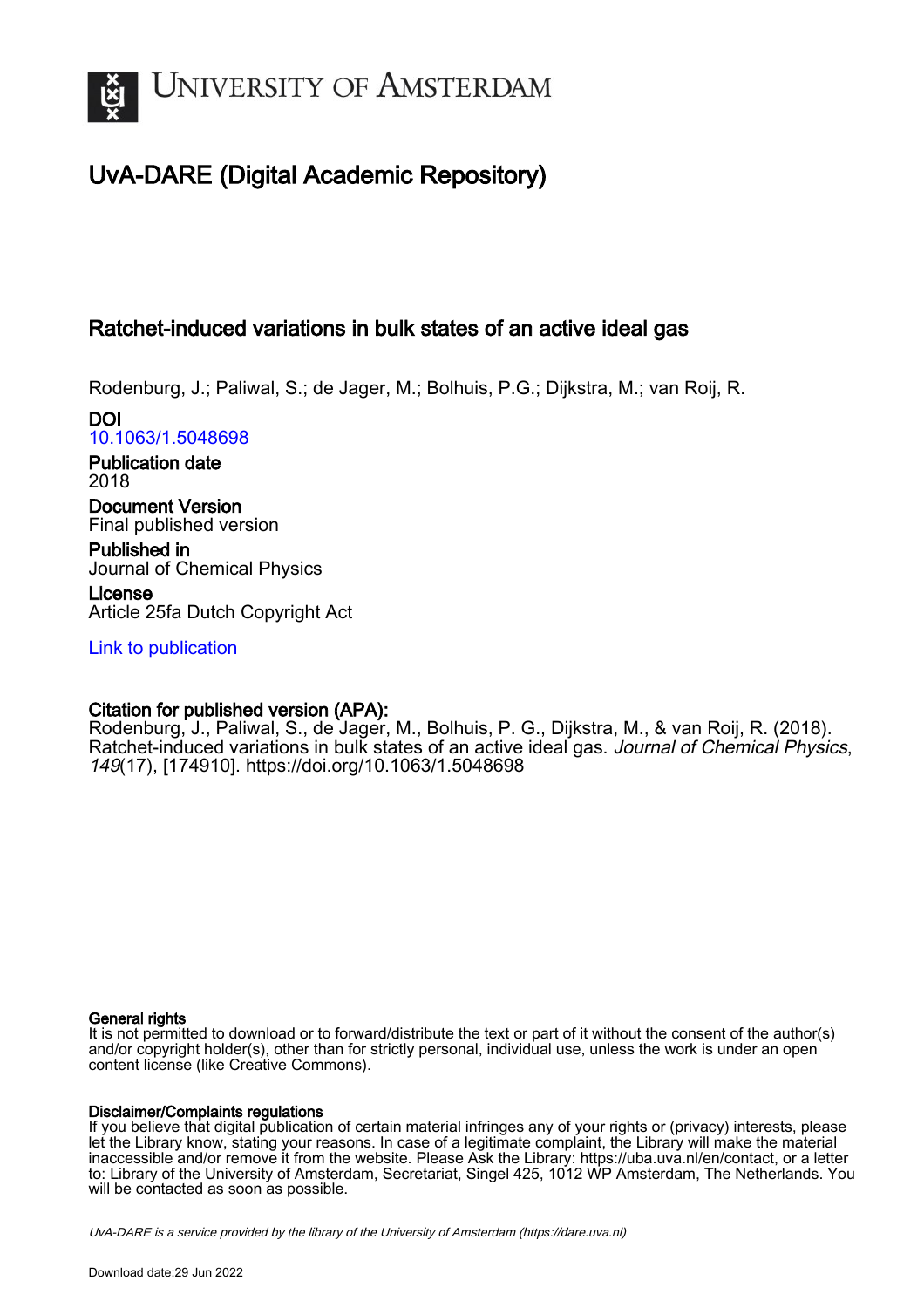

## **[Ratchet-induced variations in bulk states of an active ideal gas](https://doi.org/10.1063/1.5048698)**

Jeroen Rodenburg,<sup>1[,a\)](#page-1-0)</sup> Siddharth Paliwal,<sup>2</sup> Marjolein de Jager,<sup>1</sup> Peter G. Bolhuis,<sup>3</sup> Marjolein Dijkstra,<sup>2</sup> and René van Roij<sup>1[,b\)](#page-1-1)</sup>

 *Institute for Theoretical Physics, Utrecht University, Princetonplein 5, 3584 CC Utrecht, The Netherlands Soft Condensed Matter Group, Debye Institute for Nanomaterials Science, Utrecht University, Princetonplein 1, 3584 CC Utrecht, The Netherlands Van 't Hoff Institute for Molecular Sciences, University of Amsterdam, P.O. Box 94157,*

*1090 GD Amsterdam, The Netherlands*

(Received 17 July 2018; accepted 15 October 2018; published online 5 November 2018)

We study the distribution of active, noninteracting particles over two bulk states separated by a ratchet potential. By solving the steady-state Smoluchowski equations in a flux-free setting, we show that the ratchet potential affects the distribution of particles over the bulks and thus exerts an influence of infinitely long range. As we show, an external potential that is nonlinear is crucial for having such a long-range influence. We characterize how the difference in bulk densities depends on activity and on the ratchet potential, and we identify power law dependencies on system parameters in several limiting cases. While weakly active systems are often understood in terms of an effective temperature, we present an analytical solution that explicitly shows that this is not possible in the current setting. Instead, we rationalize our results by a simple transition state model that presumes particles to cross the potential barrier by Arrhenius rates modified for activity. While this model does not quantitatively describe the difference in bulk densities for feasible parameter values, it does reproduce—in its regime of applicability—the complete power law behavior correctly. *Published by AIP Publishing.* <https://doi.org/10.1063/1.5048698>

#### **I. INTRODUCTION**

Over the last few years, active matter has emerged as a testing ground for nonequilibrium statistical physics.<sup>[1](#page-10-0)[–8](#page-10-1)</sup> Its relevance comes from the fact that experimental realizations exist $9-11$  $9-11$  of relatively simple active matter models, such as active Brownian particles (ABPs) and run-and-tumble  $(RnT)$  particles.<sup>[12](#page-10-4)</sup> While describing these systems can be very challenging when they are far from thermodynamic equilibrium, $13,14$  $13,14$  for small activity they are well understood by effective equilibrium approaches.<sup>[15](#page-10-7)[–19](#page-11-0)</sup> In particular, it is well established that noninteracting particles at small activity can be described as an equilibrium system at an effec-tive temperature.<sup>[17](#page-11-1)[,20](#page-11-2)[–23](#page-11-3)</sup> For example, inserting the effective temperature in the Einstein relation yields the enhanced diffusion coefficient of an active particle, and using the effective temperature in the Boltzmann distribution gives the distribution of weakly active particles in a gravitational field.[12,](#page-10-4)[23–](#page-11-3)[28](#page-11-4)

However, even weakly active systems can display behav-ior very different from equilibrium systems.<sup>[29–](#page-11-5)[37](#page-11-6)</sup> For instance, a single array of funnel-shaped barriers, which is more easily crossed from one lateral direction than from the other, can induce a steady state with ratchet currents that span the entire system. $32$  Alternatively, when the boundary conditions deny such a system-wide flux, the result is a steady state with a higher density on one side of the array than on the other. $30,32$  $30,32$ As the system can be arbitrarily long in the lateral direction, the presence of the funnels influences the density profile at arbitrarily large distance.

Needless to say, characterizing such a long-range effect is a challenge, and the natural place to start is in a setting as simple as possible. As we shall show, having an external potential with a long-range influence on the density profile in steady state is only possible with the key ingredients of (1) activity and (2) an external potential that is nonlinear. Therefore, a good candidate for a minimal model is to study the distribution of active particles over two bulks separated by a potential barrier that is only piecewise linear. Here, we focus on a sawtooth-shaped barrier, known as a ratchet potential (see Fig. [1\)](#page-1-2). As we will see, the asymmetry of the ratchet induces a flux-free steady state with different densities in both bulks. Since the bulk sizes can be arbitrarily large, the influence of the ratchet potential is indeed of infinite range. This system has actually already been studied, both experimentally  $38$  and

<span id="page-1-2"></span>

FIG. 1. (Dimensionless) ratchet potential  $\beta V$ , as a function of the Cartesian *x*-coordinate in units of the diffusive length scale  $\ell$ . The ratchet can be characterized by its height  $\beta V_{\text{max}}$ , the width of its left side  $x_l/\ell$ , and its asymmetry  $a = (x_l - x_l)/r$  $a = (x_l - x_r)/x_r$ .

<span id="page-1-0"></span>a)Electronic mail: [a.j.rodenburg@uu.nl](mailto:a.j.rodenburg@uu.nl)

<span id="page-1-1"></span>b)Electronic mail: [r.vanroij@uu.nl](mailto:r.vanroij@uu.nl)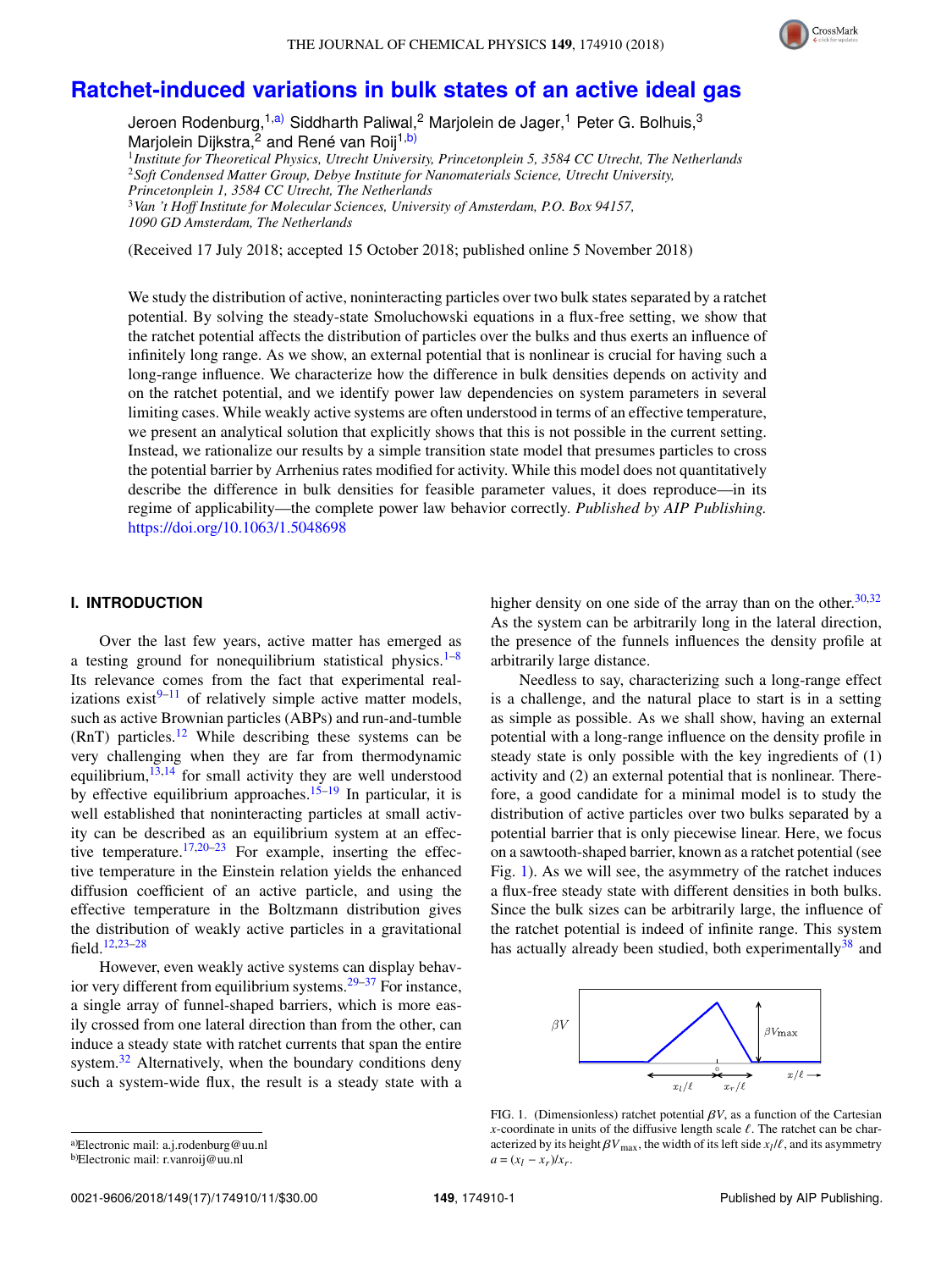theoretically. $39$  However, the former study was performed at high degree of activity, and the latter study neglected Brownian fluctuations, such that the degree of activity could not be quantified. Thereby, the regime of weak activity, where the statistical physics generally seems best understood,  $14-19$  $14-19$  remains largely unexplored.

In this work, we study the effect of an external potential on arbitrarily large bulk regions with as few complications as possible. To this end, we investigate how a ratchet potential affects active particles that also undergo translational Brownian motion, such that the degree of activity can be quantified. We ask the following questions: can we characterize how the external potential influences the density distribution as a function of activity? And can we understand this distribution in the limit of weak activity?

The article is organized as follows. In Sec. [II,](#page-2-0) we introduce two active particle models, as well as the ratchet potential. In Sec. [III,](#page-3-0) we numerically solve the density and polarization profiles of these active particles in the ratchet potential, and we study how the difference in bulk densities depends on activity and on the ratchet potential. In Sec. [IV,](#page-5-0) we specialize to the limit of weak activity and provide an analytical solution that explicitly shows that the nonzero difference in bulk densities cannot be understood by the use of an effective temperature. Instead, in Sec. [V,](#page-7-0) we propose to understand the density difference in terms of a simple transition state model. We end with a discussion, in Sec. [VI,](#page-8-0) on what ingredients are necessary to have the external potential affect the densities in such a (highly) nonlocal way, and with concluding remarks in Sec. [VII.](#page-9-0)

#### <span id="page-2-0"></span>**II. MODELS**

## **A. 2D ABPs**

In order to investigate the behavior of active particles in a ratchet potential, we consider the widely employed model of active Brownian particles<sup>[40](#page-11-11)</sup> (ABPs) in two dimensions. For simplicity, we consider spherical, noninteracting particles. Every particle is represented by its position  $\mathbf{r}(t) = x(t)\hat{\mathbf{x}} + y(t)\hat{\mathbf{y}}$ , where  $\hat{\mathbf{x}}$  and  $\hat{\mathbf{y}}$  are the Cartesian unit vectors and *t* is the time, as well as by its orientation  $\hat{\mathbf{e}}(t) \equiv \cos \theta(t)\hat{\mathbf{x}} + \sin \theta(t)\hat{\mathbf{y}}$ . Its time evolution is governed by the overdamped Langevin equations

$$
\partial_t \mathbf{r}(t) = v_0 \hat{\mathbf{e}}(t) - \gamma^{-1} \nabla V(\mathbf{r}) + \sqrt{2D_t} \eta_t(t), \tag{1a}
$$

$$
\partial_t \theta(t) = \sqrt{2D_r} \eta_r(t). \tag{1b}
$$

Equation [\(1a\)](#page-2-1) expresses that a particle's position changes in response to (i) a propulsion force, which acts in the direction of  $\hat{\mathbf{e}}$  and that gives rise to a propulsion speed  $v_0$ , (ii) an external force, generated by the external potential  $V(\mathbf{r})$ , and (iii) the unit-variance Wiener process  $\eta_t(t)$ , which gives rise to translational diffusion with diffusion coefficient  $D_t$ . Here  $\gamma$ <br>is the friction coefficient. Note that  $\beta = (\gamma D)^{-1}$  is an inverse is the friction coefficient. Note that  $\beta \equiv (\gamma D_t)^{-1}$  is an inverse<br>energy scale, and that in thermodynamic equilibrium the Finenergy scale, and that in thermodynamic equilibrium the Einstein relation implies  $\beta = (k_B T)^{-1}$ , where  $k_B$  is the Boltzmann<br>constant and *T* is the temperature Equation (1b) expresses that constant and  $T$  is the temperature. Equation  $(1b)$  expresses that the orientation of a particle changes due to the unit-variance

Wiener process  $\eta_r(t)$ , which leads to rotational diffusion with diffusion coefficient *D<sup>r</sup>* .

The stochastic Langevin equations [\(1\)](#page-2-1) induce a probability density  $\psi(\mathbf{r}, \theta, t)$ , whose time evolution follows the Smoluchowski equation

<span id="page-2-3"></span>
$$
\partial_t \psi = -\nabla \cdot \left( v_0 \hat{\mathbf{e}} \psi - \frac{1}{\gamma} (\nabla V) \psi - D_t \nabla \psi \right) + D_r \partial_{\theta \theta} \psi. \tag{2}
$$

Here  $\nabla = (\partial_x, \partial_y)^T$  is the two-dimensional spatial gradient operator. Two useful functions to characterize the probabiloperator. Two useful functions to characterize the probability density  $\psi(\mathbf{r}, \theta, t)$  are the density  $\rho(\mathbf{r}, t) \equiv \int d\theta \psi(\mathbf{r}, \theta, t)$ , and the polarization  $\mathbf{m}(\mathbf{r}, t) \equiv \int d\theta \psi(\mathbf{r}, \theta, t) \hat{\mathbf{e}}(\theta)$ . Their time-evolutions follow from the Smoluchowski equation [\(2\)](#page-2-3) as

<span id="page-2-4"></span>
$$
\partial_t \rho = -\nabla \cdot \left\{ v_0 \mathbf{m} - \frac{1}{\gamma} (\nabla V) \rho - D_t \nabla \rho \right\},\
$$
  
\n
$$
\partial_t \mathbf{m} = -\nabla \cdot \left\{ v_0 (S + \frac{1}{2} \rho) - \frac{1}{\gamma} (\nabla V) \mathbf{m} - D_t \nabla \mathbf{m} \right\} - D_t \mathbf{m},
$$
\n(3)

where 1 is the 2  $\times$  2 identity matrix, and where  $S(\mathbf{r}, t)$  $\equiv$  ∫ dθ $\psi$ (**r**,  $\theta$ , *t*)( $\hat{\mathbf{e}}$ ( $\theta$ ) $\hat{\mathbf{e}}$ ( $\theta$ ) − 1/2) is the 2 × 2 nematic alignment tensor. Due to the appearance of  $S$ , Eqs.  $(3)$  are not closed. Therefore, solving Eqs.  $(3)$ , rather than the full Smoluchowski Eq. [\(2\),](#page-2-3) requires a closure, an example of which we discuss in Sec. [II B.](#page-3-1)

We consider a planar geometry that is invariant in the *y*-direction, i.e.  $V(\mathbf{r}) = V(x)$ , such that  $\psi(\mathbf{r}, \theta, t) = \psi(x, \theta, t)$ ,  $\rho(\mathbf{r}, t) = \rho(x, t)$ ,  $\mathbf{m}(\mathbf{r}, t) = m_x(x, t)\hat{\mathbf{x}}$ , etc. The geometry consists of two bulks, located at  $x \ll 0$  and  $x \gg 0$ . These bulk systems are separated by the ratchet potential

<span id="page-2-5"></span>
$$
V(x) = \begin{cases} 0, & \text{for } x < -x_l, \\ V_{\text{max}}\left(\frac{x}{x_l} + 1\right), & \text{for } -x_l < x < 0, \\ V_{\text{max}}\left(1 - \frac{x}{x_r}\right), & \text{for } 0 < x < x_r, \\ 0, & \text{for } x_r < x, \end{cases} \tag{4}
$$

<span id="page-2-1"></span>where  $x_l$  and  $x_r$  are both positive. This sawtooth-shaped potential is illustrated in Fig. [1.](#page-1-2) Note that the potential is generally asymmetric, the degree of which is characterized by the asymmetry factor  $a \equiv (x_l - x_r)/x_r$ . Without loss of generality, we only consider ratchets for which  $x_l > x_r$ , such that  $a > 0$  $a > 0$ .

<span id="page-2-2"></span>The complete problem is specified by four dimensionless parameters. We use the rotational time  $D_r^{-1}$ , and the diffusive length scale  $\ell \equiv \sqrt{D_t/D_r}$ , which is proportional to the size of a particle undergoing free translational and rotational diffusion particle undergoing free translational and rotational diffusion, to obtain the Peclet number

| Pe $\equiv \frac{1}{\sqrt{2}} \frac{v_0}{D_r \ell}$ , | as a measure for the degree of activity, |     |
|-------------------------------------------------------|------------------------------------------|-----|
| $\beta V_{\text{max}}$                                | the barrier height.                      | (5) |
| $\frac{x_l}{\ell}$ ,                                  | the width of the ratchet's left side,    |     |
| а,                                                    | the asymmetry of the ratchet.            |     |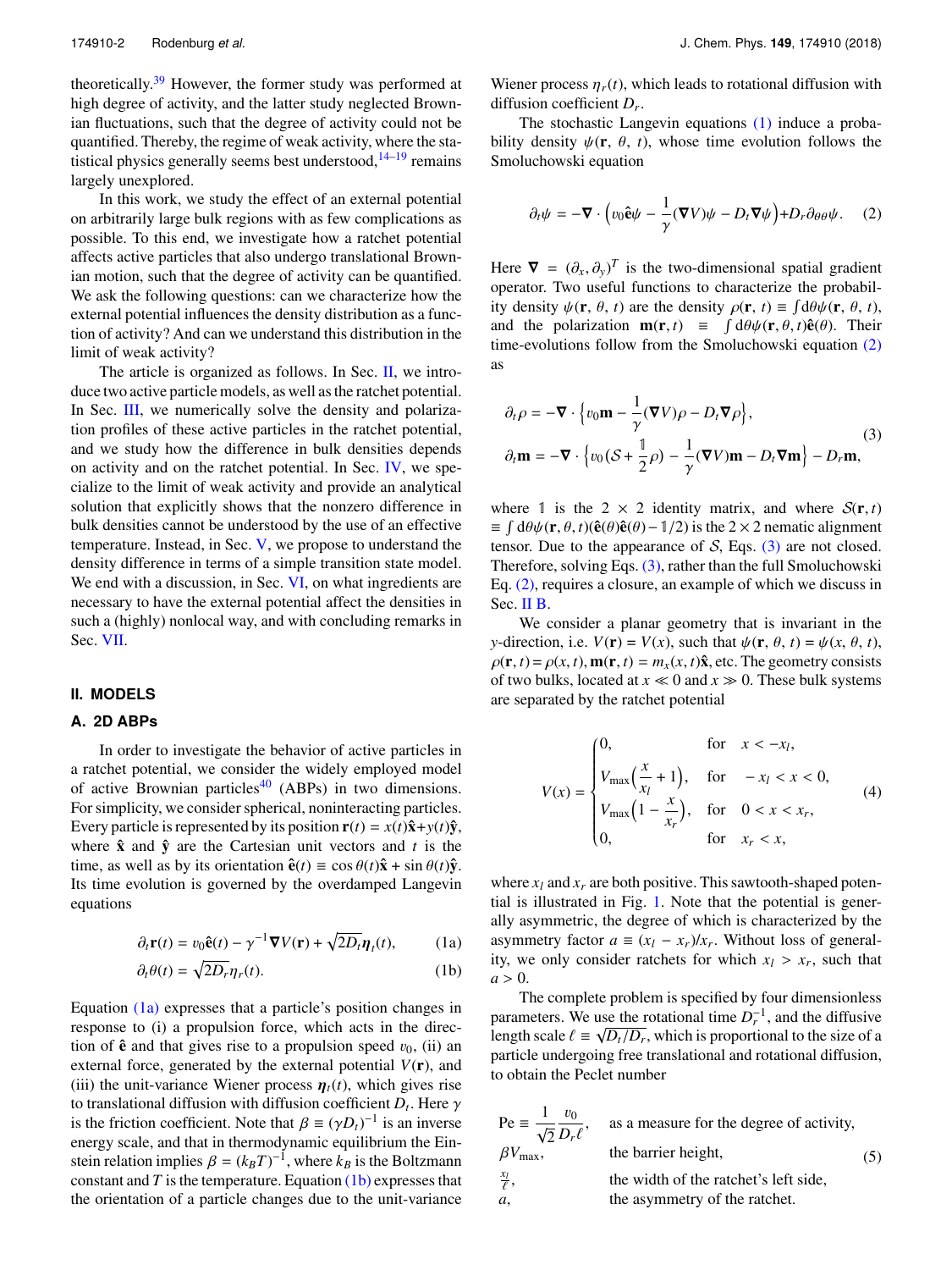We caution the reader that the factor  $1/$ <br>from the definition of the Peclet number: √ 2 is often omitted from the definition of the Peclet number; it is included here to connect to the model described below.

#### <span id="page-3-1"></span>**B. 1D RnT**

The fact that there is only one nontrivial dimension in the problem suggests a simpler, one-dimensional model with the same physical ingredients. In this model, which we refer to as the 1D Run and Tumble (RnT) model, particles are characterized by a position  $x(t)$ , as well as by an orientation  $e_x(t)$ that points in either the positive or the negative *x*-direction, i.e.  $e_x = \pm 1$ . The orientation  $e_x$  can flip with probability  $D_r$ per unit time. Every particle performs overdamped motion driven by (i) a propulsion force, that acts in the direction of its orientation, (ii) an external force, generated by the ratchet potential [\(4\),](#page-2-5) and (iii) Brownian motion, with associated diffusion constant  $D_t$ . The problem can be specified in terms of probability density functions  $\psi_{\pm}(x, t)$  to find particles with orientation  $e_x = \pm 1$ . For our purposes, it is more convenient to consider the density  $\rho(x, t) \equiv \psi_+(x, t) + \psi_-(x, t)$  and polar-<br>ization  $m(x, t) = [y(x, t) - y(x, t)]/\sqrt{2}$  These fields evolve ization  $m_x(x, t) \equiv [\psi_+(x, t) - \psi_-(x, t)]/\sqrt{2}$ . These fields evolve as

<span id="page-3-2"></span>
$$
\partial_t \rho = -\partial_x \left\{ \sqrt{2} v_0 m_x - \frac{1}{\gamma} (\partial_x V) \rho - D_t \partial_x \rho \right\},\
$$
  

$$
\partial_t m_x = -\partial_x \left\{ \frac{v_0}{\sqrt{2}} \rho - \frac{1}{\gamma} (\partial_x V) m_x - D_t \partial_x m_x \right\} - D_r m_x.
$$
  
(6)

Note the similarity of Eqs.  $(6)$  with Eqs.  $(3)$  of the 2D ABP model. In fact, if we define the Peclet number for the 1D RnT model as Pe  $\equiv v_0/(D_r\ell)$ , then supplying the 2D ABP model with the closure  $S(r, t) = 0$  maps Eqs. [\(3\)](#page-2-4) to the 1D RnT model. The mapping is such that if one uses the same values for the dimensionless parameters Pe,  $\beta V_{\text{max}}$ ,  $x_l / l$ , and *a*, then<br>both models vield equal density profiles  $\rho(x)$  and polarization both models yield equal density profiles  $\rho(x)$  and polarization profiles  $m_x(x, t)$ . As the closure  $S(\mathbf{r}, t) = 0$  is exact in the limit of weak activity, i.e.  $Pe \ll 1$ , this mapping is expected to give good agreement between the two models for small values of the Peclet number Pe.

#### <span id="page-3-0"></span>**III. NUMERICAL SOLUTIONS**

#### <span id="page-3-4"></span>**A. Density and mean orientation profiles**

We study steady state solutions of both 2D ABPs and 1D RnT particles in the ratchet potential [\(4\).](#page-2-5) To find the solutions, for the 2D ABP model, we numerically solve Eq. [\(2\)](#page-2-3) with  $\partial_t \psi = 0$ , whereas for the 1D model, we numerically solve Eqs. [\(6\)](#page-3-2) with  $\partial_t \rho = \partial_t m_x = 0$ . We impose the following three boundary conditions.

- 1. To the left of the ratchet, we imagine an infinitely large reservoir that fixes the density to be  $\rho_l$  at  $x_{\text{res}} \ll -x_l$ , i.e., we impose  $y_l(x - \theta) = (2\pi)^{-1} \rho_l$  for the 2D case, and we impose  $\psi(x_{\text{res}}, \theta) = (2\pi)^{-1} \rho_l$  for the 2D case, and  $\rho(x_{\text{res}}, \theta) = 0$  for the 1D case  $\rho(x_{\text{res}}) = \rho_l, m_x(x_{\text{res}}) = 0$  for the 1D case.<br>To the right of the ratchet we assume
- 2. To the right of the ratchet, we assume an isotropic bulk that is thermodynamically large, yet finite, such that its density follows from the solution of the equations. In technical terms, at  $x_{\text{max}} \gg x_r$ , we impose

 $\partial_x \psi(x_{\text{max}}, \theta) = 0$  for the 2D case, and  $\partial_x \rho(x_{\text{max}}) = 0$ ,  $m_x(x_{\text{max}}) = 0$  for the 1D case.

3. Additionally, for the 2D case, we assume periodic boundary conditions, i.e.  $\psi(x, 0) = \psi(x, 2\pi)$  and  $\partial_{\theta}\psi(x, 0) = \partial_{\theta}\psi(x, 2\pi)$  for all *x*.

In order to allow the profiles to decay to their bulk values specified by boundary conditions 1 and 2, in our numerical calculations we always ensure the distance between  $x_{\text{res}}$  (or *x*max) and the ratchet potential to be at least a multitude of the most significant length scale.

Typical solutions are shown in Fig. [2.](#page-3-3) The considered ratchet potential, with height  $\beta V_{\text{max}} = 4$ , width  $x_l/\ell = 1$ , and asymmetry  $a = 3$  is shown as the dashed line in Fig. 2(a) asymmetry  $a = 3$ , is shown as the dashed line in Fig. [2\(a\).](#page-3-3) We consider both a passive system  $(Pe = 0)$  and an active system (Pe = 1), using  $x_{res} = -11l$  and  $x_{max} = 10.25l$  in this case. The resulting density profiles and mean orientation profiles are shown in Figs.  $2(a)$  and  $2(b)$ , respectively. For the passive system, the solution is isotropic (i.e.,  $\psi(x, \theta) \propto \rho(x)$ ) and  $m<sub>x</sub>(x) = 0$  everywhere), and given by the Boltzmann weight  $\rho(x) = \rho_l \exp(-\beta V(x))$ . One checks that these solutions indeed solve Eqs. [\(2\)](#page-2-3) and [\(6\)](#page-3-2) when the propulsion speed  $v_0$  equals 0. Thus, in accordance with this Boltzmann distribution, the density in the passive system is lower in the ratchet region than in

<span id="page-3-3"></span>

FIG. 2. (a) Density profiles  $\rho(x)/\rho_l$  and (b) mean orientation profiles  $m_x(x)/\rho(x)$  of 2D ABPs and 1D RnT particles, as indicated, in a ratchet potential *V*(*x*) of height  $\beta V_{\text{max}} = 4$ , width  $x_l/\ell = 1$ , and asymmetry  $a = 3$ . The dashed vertical lines indicate the positions of the barrier peak (*x* = 0) and the dashed, vertical lines indicate the positions of the barrier peak  $(x = 0)$  and the ratchet sides ( $x = -x_l$  and  $x = x_r$ ). The bulk density to the left of the ratchet is  $\rho(x \ll -x_l) = \rho_l$ . Passive particles (Pe = 0) are distributed isotropically  $(m - 0)$  with a density profile given by the Boltzmann weight  $\rho(x) = \rho_l$ .  $(m_x = 0)$ , with a density profile given by the Boltzmann weight  $\rho(x) = \rho_l$  $\exp(-\beta V(x))$ . Consequently, the densities  $\rho_l$  and  $\rho_r$  in the bulks on either side of the ratchet are equal. Active particles ( $Pe = 1$ ) display much richer behavior, with an accumulation of particles at either side of the ratchet, with a mean orientation towards the barrier peak, with a depletion of particles near the top of the ratchet, and with the right bulk density  $\rho_r$  exceeding the left bulk density <sup>ρ</sup>*<sup>l</sup>* .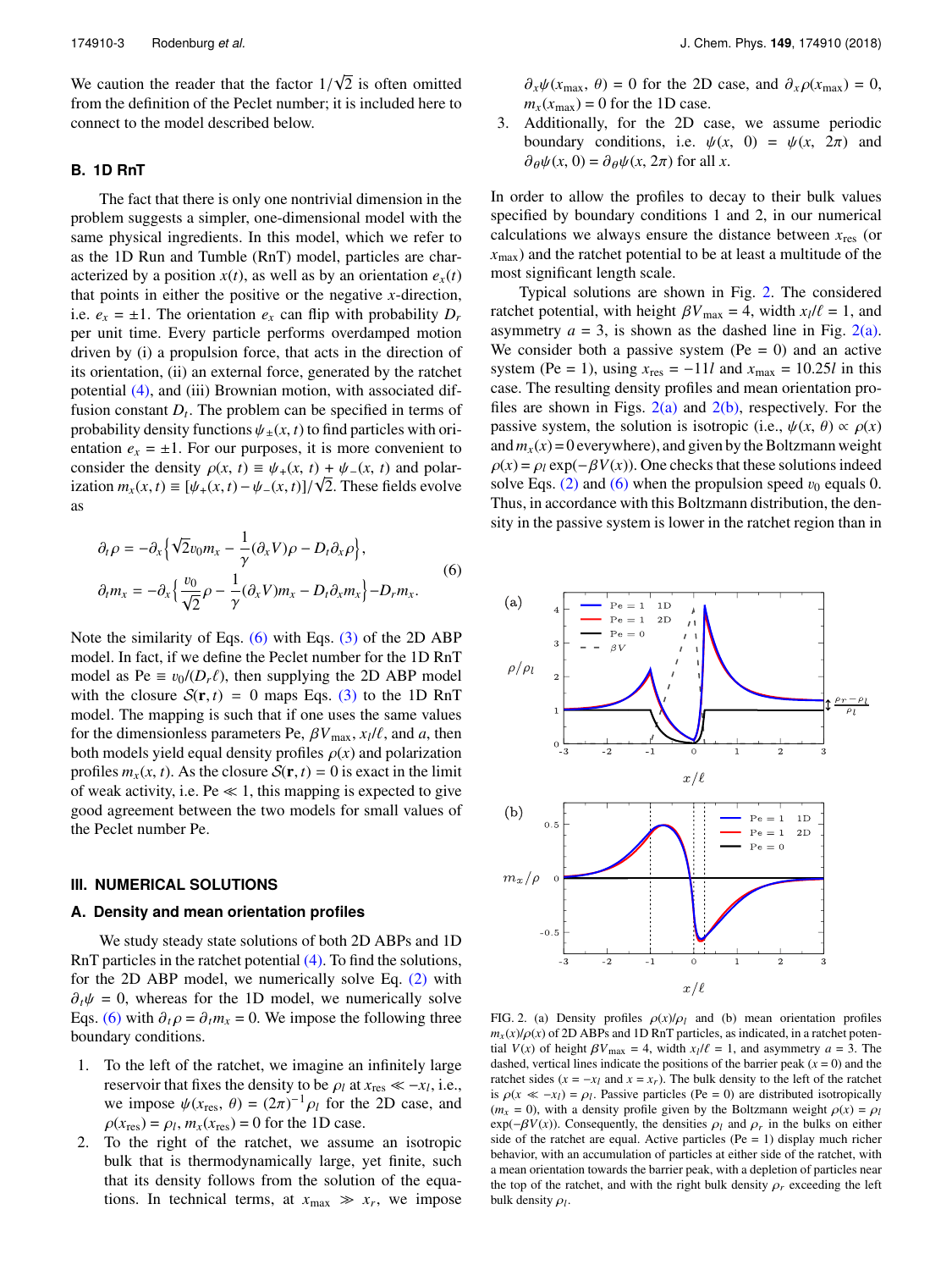the left bulk, and its value  $\rho_r \equiv \rho(x_{\text{max}})$  in the right bulk satisfies  $\rho_r = \rho_l$ , with  $\rho_l$  being the density in the left bulk. This is a necessity in thermodynamic equilibrium, even for interacting necessity in thermodynamic equilibrium, even for interacting systems: the equality of the external potential implies equal densities of the bulks.

For the active case (Pe  $= 1$ ), the behavior is much richer. First, the solution is anisotropic in the ratchet region, even though the external potential is isotropic. Indeed, Fig. [2\(b\)](#page-3-3) shows a mean orientation of particles directed towards the barrier on either side of the ratchet. This is consistent with the finding that active particles tend to align against a constant external force,  $25,41$  $25,41$  but is also reminiscent of active particles near a repulsive wall. Indeed, at walls, particles tend to accumulate with a mean orientation towards the wall,  $42,43$  $42,43$  and a similar accumulation is displayed by the density profiles of Fig. [2\(a\)](#page-3-3) at the ratchet sides  $x = -x_l$  and  $x = x_r$ . The overall result is an accumulation of particles at the ratchet sides, a depletion of particles near the center of the ratchet, and, remarkably, a density  $\rho_r$  in the right bulk that is higher than the density  $\rho_r$  in the left bulk the density  $\rho_l$  in the left bulk.<br>The fact that the difference

The fact that the difference in bulk densities  $\Delta \rho = \rho_r - \rho_l$ is positive is caused by the asymmetry of the ratchet: due to their propulsion force, particles can cross the potential barrier more easily from the shallower, left side than from the steeper, right side. This argument is easily understood in the absence of translational Brownian motion  $(D<sub>t</sub> = 0)$ , i.e., when the only force that makes particles move (apart from the external force) is the propulsion force. Indeed, in this case, one can even think of ratchet potentials whose asymmetry is such that particles *can* climb it from the shallow side, but *not* from the steep

side.[39](#page-11-10) For such a ratchet potential, *all* particles eventually end up on the right side of the ratchet, such that clearly the right bulk density  $\rho_r$  exceeds the left bulk density  $\rho_l$ . The effect of having poperty translational Brownian motion  $(D \ge 0)$  is that having nonzero translational Brownian motion  $(D_t > 0)$  is that particles always have *some* probability to climb the steep side of the ratchet also. This leads to a density difference  $\Delta \rho$  that is smaller than in the  $D_t = 0$  case. Yet, as long as the ratchet is asymmetric, the density difference *always* turns out positive for *any* positive activity Pe.

We stress that the fact that  $\rho_r > \rho_l$  is actually quite<br>triviable. The reason is that whereas the ratchet potential remarkable. The reason is that, whereas the ratchet potential is localized around  $x = 0$ , the right bulk can be arbitrarily large. Since our results clearly show that the right bulk density  $\rho_r$  is influenced by the ratchet, this means that the range of influence of the external potential is in some sense infinitely  $\rho_r$  is influenced by the ratchet, this means that the range of large.

### <span id="page-4-1"></span>**B. Scaling of the bulk density difference ∆***ρ*

Next, we examine, one by one, how the density difference  $\Delta \rho$  depends on activity Pe, the barrier height  $\beta V_{\text{max}}$ , the barrier width  $x_l/l$ , and the barrier asymmetry *a*. The results<br>are shown in Figs.  $3(a)-3(d)$  for both the 2D ARP and the are shown in Figs.  $3(a)-3(d)$ , for both the 2D ABP and the 1D RnT models. In all cases, both models give density differences that are quantitatively somewhat different, but qualitatively similar, as they are both consistent with identical power laws.[44](#page-11-16)

Figure  $3(a)$  shows the density difference as a function of activity Pe, for two different ratchet potentials. For small Pe, the figure shows that the density difference increases as  $Pe<sup>2</sup>$ .

<span id="page-4-0"></span>

FIG. 3. Normalized density difference  $Δρ/ρ<sub>l</sub>$  as a function of (a) activity Pe, (b) barrier height  $βV_{\text{max}}$ , (c) barrier width  $x<sub>l</sub>/ℓ$ , and (d) barrier asymmetry *a*. Results are shown for both the 2D ABP and are shown for both the 2D ABP and 1D RnT models, as indicated. In the limiting cases of small and large values of its arguments, the density difference shows power law behavior. The corresponding exponents are listed in Table [I.](#page-5-1) Additionally, (a) shows the density difference obtained analytically in the limit of weak activity (see Sec. [IV\)](#page-5-0), for the same ratchet parameters as used for the numerical solutions. The analytical and numerical solutions show good agreement up to  $Pe \approx 0.5$ .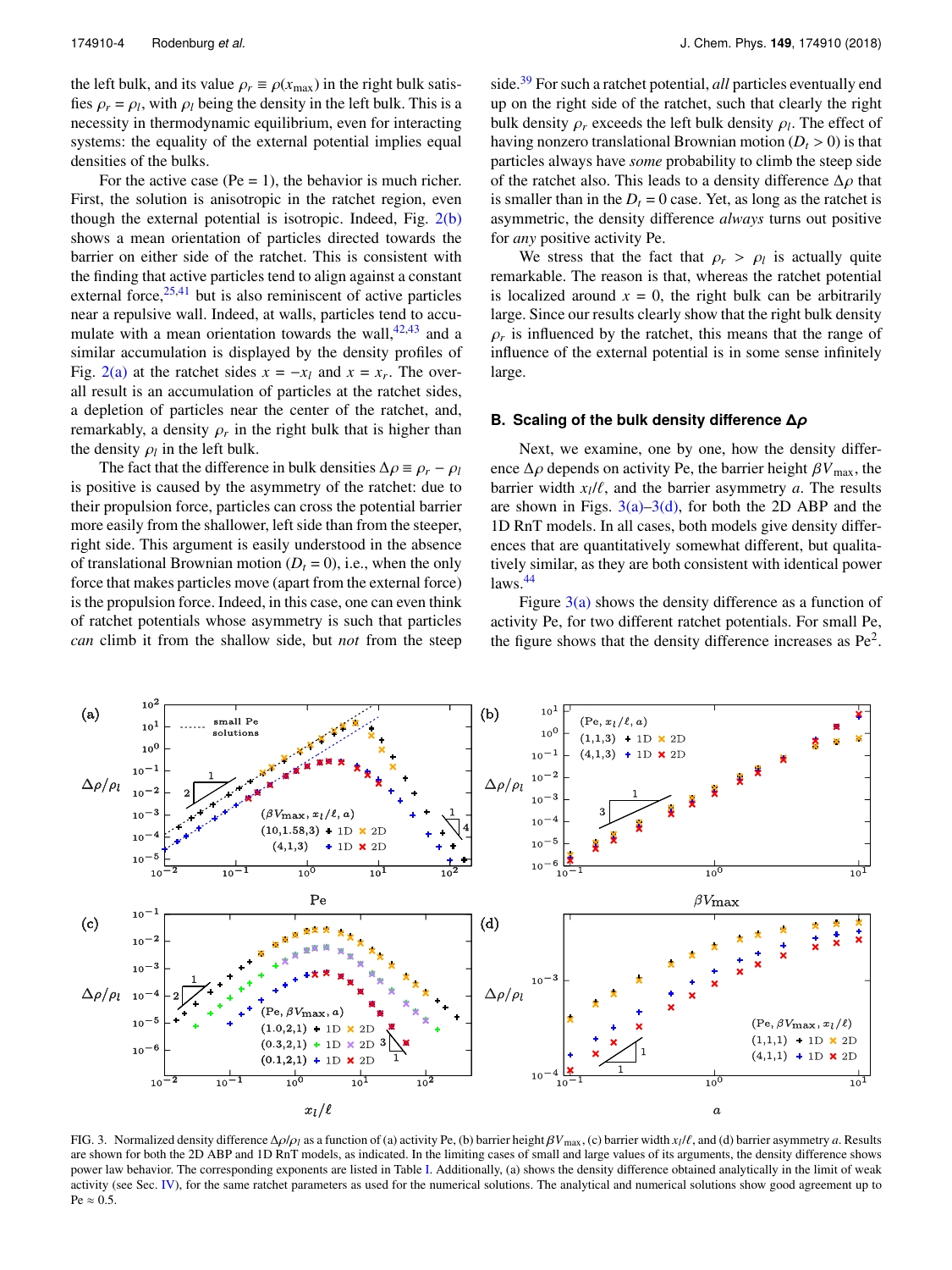For large Pe, the density difference decreases again, to decay to 0 in the limit Pe  $\rightarrow \infty$ . The reason for this decrease is that particles with high activity can easily climb either side of the ratchet potential, such that they hardly notice the presence of the barrier at all. As shown by Fig.  $3(a)$ , this decay follows the power law  $\Delta \rho \propto \text{Pe}^{-4}$ . Whereas the prefactors of these nower laws are different for the two different ratchet potentials power laws are different for the two different ratchet potentials considered, the exponents were found to be independent of the ratchet parameters, which was tested for many more values of  $\beta V_{\text{max}}$ ,  $x_l/l$ , and *a*.<br>Figure 3(b) sh

Figure  $3(b)$  shows the density difference as a function of the barrier height  $\beta V_{\text{max}}$ . The barrier width,  $x_l/\ell = 1$ , and assummetry  $a = 3$ , are kent fixed, and two levels of activity asymmetry,  $a = 3$ , are kept fixed, and two levels of activity,  $Pe = 1$  and  $Pe = 4$ , are considered. For all cases, we find the power law  $\Delta \rho \propto (\beta V_{\text{max}})^3$  up to values of the barrier height  $\beta V \approx 3$ . Exploring the behavior for large values of the  $\beta V_{\text{max}} \approx 3$ . Exploring the behavior for large values of the barrier height  $\beta V_{\text{max}}$  was numerically not feasible, but the fact that the curves for activity  $Pe = 1$  level off for barrier heights  $\beta V_{\text{max}} \geq 5$  seems consistent with the asymptotic behavior for  $\beta V_{\text{max}} \gg 1$  that we shall obtain, in Sec. [IV,](#page-5-0) in the limit of weak activity.

Figure  $3(c)$  shows the density difference as a function of the width  $x_l/\ell$  of the left side of the ratchet. Here the barrier<br>height and asymmetry are fixed at  $\ell V = 2$  and  $a = 1$ height and asymmetry are fixed, at  $\beta V_{\text{max}} = 2$  and  $a = 1$ , respectively, whereas the degree of activity is varied as Pe = 0.1, 0.3, and 1. For small barrier widths, i.e., for  $x_l/l^2 \approx 1$ , the curves show the power law  $A \propto (x_l/l)^2$ , independing  $\ll$  1, the curves show the power law Δρ ∝ (*x*<sub>*l*</sub>/ $\ell$ </sub>)<sup>2</sup>, independent of the activity Pe. For very wide barriers i.e. for *xl*<sup>*l*</sup> dent of the activity Pe. For very wide barriers, i.e., for  $x_l/l^2$  $\gg 1$ , the curves show power law behavior with an exponent that does depend on the activity Pe. For the smallest degree of activity, Pe = 0.1, this exponent is found to equal  $-3$ . This scaling,  $\Delta \rho \propto (x_l/\ell)^{-3}$  for large widths  $x_l/\ell \gg 1$ , will also be obtained analytically in Sec. IV for the case of weak also be obtained analytically in Sec. [IV](#page-5-0) for the case of weak activity.

Finally, Fig.  $3(d)$  shows the density difference as a function of the barrier asymmetry *a*. The barrier height and width are fixed at  $\beta V_{\text{max}} = 1$  and  $x_l/\ell = 1$ , respectively, and the degree of activity is varied as  $Be - 1$  and  $Be - 4$ . For nearly degree of activity is varied as  $Pe = 1$  and  $Pe = 4$ . For nearly symmetric ratchets, i.e., for  $a \ll 1$ , all curves show  $\Delta \rho \propto a$ , whereas for large asymmetries  $a \gg 1$ , the curves suggest asymptotic behavior, i.e.,  $\Delta \rho \propto a^0$ . This asymptotic behavior can be understood on physical grounds, as the limit  $a \rightarrow \infty$ ior can be understood on physical grounds, as the limit  $a \rightarrow \infty$ corresponds to a ratchet whose right slope is vertical, a situation that we expect to lead to a finite density difference indeed.

All discussed scalings are summarized in Table [I.](#page-5-1) Of these, the scaling  $\Delta \rho \propto \text{Pe}^2$  for small activity Pe  $\ll 1$  can be regarded as trivial. The reason is that in an expansion of the density as trivial. The reason is that, in an expansion of the density difference  $\Delta \rho$  around Pe = 0, the quadratic term is the first term to be expected on general grounds: (i) Eqs.  $(2)$  and  $(6)$  are invariant under a simultaneous inversion of the self-propulsion speed ( $v_0 \rightarrow -v_0$ ) and the orientation ( $\hat{\mathbf{e}} \rightarrow -\hat{\mathbf{e}}$ , and hence  $m_x \rightarrow -m_x$ ) such that the expansion of the density difference  $\Delta \rho$  contains only even powers of Pe, and (ii) for the passive case (Pe = 0), the density difference  $\Delta \rho$  equals 0, such that the zeroth order term is absent. Similarly, the obtained scaling  $\Delta \rho \propto a$ is as expected: since a symmetric ratchet  $(a = 0)$  leads to the density difference  $\Delta \rho = 0$ , the leading order term one expects in an expansion of the density difference  $\Delta \rho$  around *a* = 0 is

<span id="page-5-1"></span>TABLE I. Power laws  $\Delta \rho \propto$  base<sup>exponent</sup>, for limiting values of the base. Here the base denotes either the activity Pe, the barrier height  $\beta V_{\text{max}}$ , the barrier width  $x_l/\ell$ , or the barrier asymmetry *a*. Exponents were obtained numerically for the 1D PnT and 2D ABP models (vielding consistent exponents) analyt for the 1D RnT and 2D ABP models (yielding consistent exponents), analytically for the case of small activity  $Pe \ll 1$ , and for a simple transition state model. Exponents are shown only in limits where the corresponding solution is applicable.

|                        | Limit                        | Exponent              |                        |                                  |  |
|------------------------|------------------------------|-----------------------|------------------------|----------------------------------|--|
| Base                   |                              | Numerical<br>solution | $Pe \ll 1$<br>solution | <b>Transition</b> state<br>model |  |
| Pe                     | $Pe \ll 1$                   | $\mathfrak{D}$        | 2                      | 2                                |  |
|                        | $Pe \gg 1$                   |                       |                        |                                  |  |
| $\beta V_{\text{max}}$ | $\beta V_{\text{max}} \ll 1$ | 3                     | 3                      |                                  |  |
|                        | $\beta V_{\text{max}} \gg 1$ | 0                     | 0                      | 0                                |  |
| $x_l/\ell$             | $x_l/\ell \ll 1$             | 2                     | $\overline{c}$         | 2                                |  |
|                        | $x_l/\ell \gg 1$             | a                     | $-3$                   |                                  |  |
| a                      | $a \ll 1$                    |                       |                        |                                  |  |
|                        | $a \gg 1$                    | 0                     | 0                      |                                  |  |

<span id="page-5-2"></span><sup>a</sup>Depends on Pe. For Pe  $\ll 1$ , this exponent equals -3.

linear in the asymmetry *a*. However, all other scalings listed in Table [I](#page-5-1) cannot be predicted by such general arguments, and are therefore nontrivial findings.

We emphasize that these results have been obtained and verified by multiple approaches independently. While the presented results have been obtained by numerically solving the differential equations [\(2\)](#page-2-3) and [\(6\)](#page-3-2) as explained above, both the 2D ABP model and the 1D RnT model were also solved by separate approaches. For the 2D ABP model, results were additionally obtained by numerically integrating the Langevin equations [\(1\)](#page-2-1) in particle-based computer simulations. For the 1D RnT model, results were also obtained by solving a lattice model, where particles can hop to neighbouring lattice sites, and change their orientation, with probabilities that reflect the same physical processes of self-propulsion, exter-nal forcing, translational Brownian motion, and tumbling.<sup>[45](#page-11-17)</sup> For both the 2D ABP and the 1D RnT models, the two alternative approaches showed full agreement with the presented results.

#### <span id="page-5-0"></span>**IV. WEAK ACTIVITY LIMIT**

Having characterized how the ratchet potential influences the densities of the adjoining bulks, we now turn to the question whether we can better understand this effect. We first try to answer this question for the simplest case possible, and therefore focus on the limit of weak activity, i.e.  $Pe \ll 1$ . Recall that in this limit, the 2D ABP model and the 1D RnT model are equivalent. In this section, we present an analytical solution for the Pe  $\ll 1$  limit. In Sec. [V,](#page-7-0) we propose to rationalize its results by a simple transition state model, which is valid for, but not limited to, weak activity.

In the case of a small propulsion force, i.e., of  $Pe \ll 1$ , the density can be expanded as  $\rho(x) = \rho_0(x) + \text{Pe}^2 \rho_2(x) + \mathcal{O}(\text{Pe}^4)$ ,<br>and the polarization as  $m(x) - \text{Pe } m_1(x) + \mathcal{O}(\text{Pe}^3)$ . Here  $\rho_2(x)$ . and the polarization as  $m_x(x) = \text{Pe } m_1(x) + \mathcal{O}(\text{Pe}^3)$ . Here  $\rho_0(x)$ ,<br> $\alpha_2(x)$  and  $m_1(x)$  are assumed to be independent of Be. We  $\rho_2(x)$ , and  $m_1(x)$  are assumed to be independent of Pe. We used the arguments that the density  $\rho(x)$  is an even function of Pe and the polarization  $m<sub>x</sub>(x)$  an odd function of Pe, as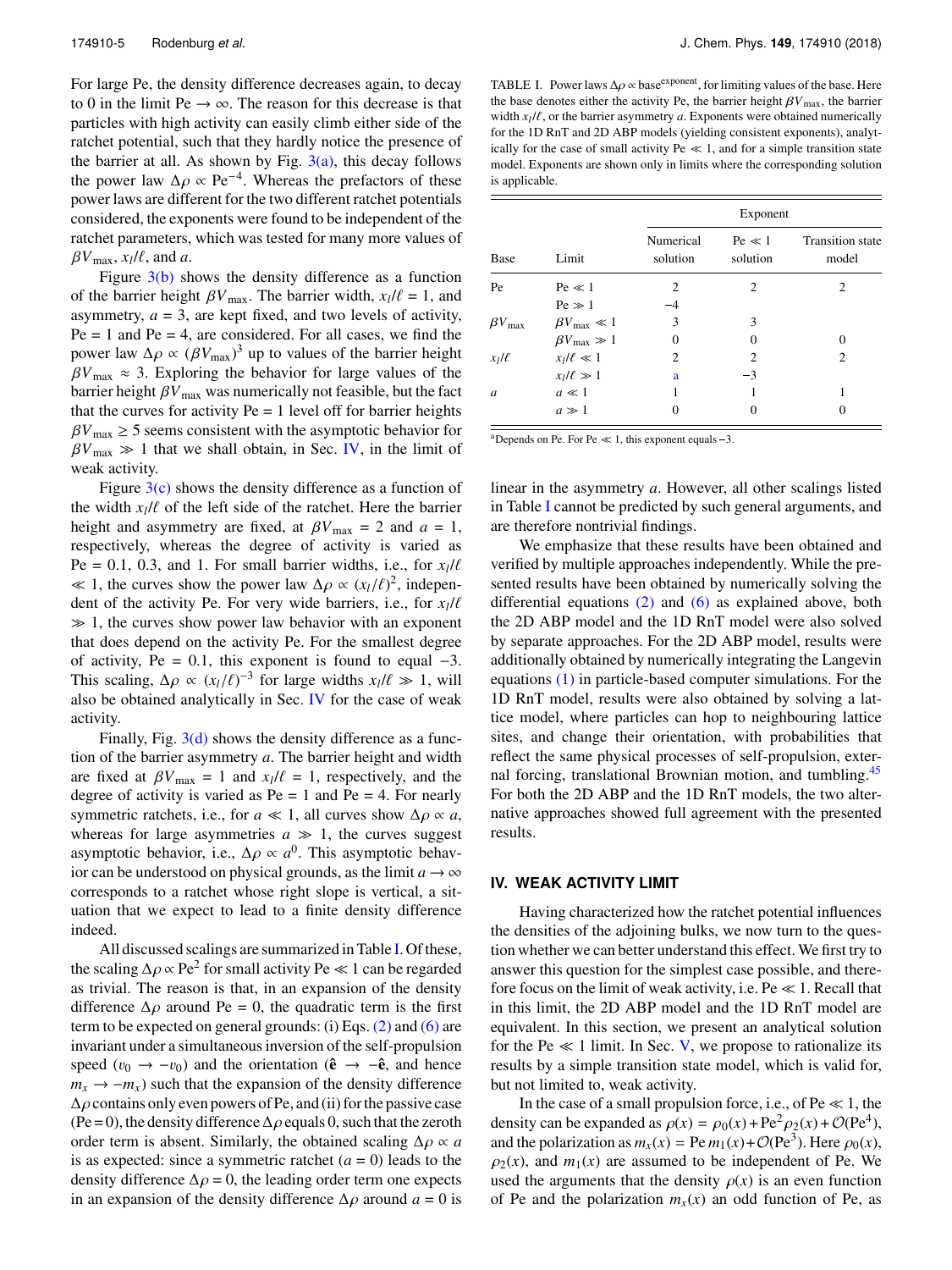explained in Sec. [III B.](#page-4-1) With these expansions, Eqs. [\(6\)](#page-3-2) can be solved perturbatively in Pe, separately for each region where the ratchet potential [\(4\)](#page-2-5) is defined. As shown in the [Appendix,](#page-10-8) the solutions within one region are

$$
\rho_0(x) = A_0 e^{-\beta V(x)},
$$
\n
$$
m_1(x) = -\frac{A_0}{\sqrt{2}} f e^{-\beta V(x)} + B_+ e^{c_+ x/\ell} + B_- e^{c_- x/\ell},
$$
\n
$$
\rho_2(x) = \left[ A_2 - A_0 f \frac{x}{\ell} \right] e^{-\beta V(x)} + \frac{\sqrt{2} B_+}{c_+ - f} e^{c_+ x/\ell} + \frac{\sqrt{2} B_-}{c_- - f} e^{c_- x/\ell}.
$$
\n(7)

Here we defined the non-dimensionalized external force  $f(x) \equiv -\beta \ell \partial_x V(x)$ , such that  $f = 0$  for  $x < -x_l$ ,  $f = -\beta V_{\text{max}} \ell / x_l$ <br>for  $-x_l < r < 0$ ,  $f = \beta V - \ell / x$ , for  $0 < r < r$ , and  $f = 0$  for for  $-x_l < x < 0, f = \beta V_{\text{max}} \ell / x_r$  for  $0 < x < x_r$ , and  $f = 0$  for  $x > x$  in accordance with Eq. (4). Eurthermore, we defined  $x > x_r$ , in accordance with Eq. [\(4\).](#page-2-5) Furthermore, we defined<br> $c = (f + \sqrt{f^2 + 4})/2$ . The integration constants  $A_0, A_2, B_1$  $c_{\pm} \equiv (f \pm \sqrt{f^2 + 4})/2$ . The integration constants  $A_0$ ,  $A_2$ ,  $B_+$ , and  $B_+$  are found separately for each region by applying the and *B*<sup>−</sup> are found separately for each region by applying the boundary conditions  $\rho(-\infty) = \rho_l$ ,  $m(\infty) = m(-\infty) = 0$ , and the appropriate continuity conditions at the region boundaries the appropriate continuity conditions at the region boundaries  $x = -x_l$ ,  $x = 0$ , and  $x = x_r$ . Applying these conditions to the solutions  $\rho_0(x)$  in Eq. [\(7\)](#page-6-0) shows that the leading order solution is given by the Boltzmann weight, i.e.,  $\rho_0(x) = \rho_l \exp(-\beta V(x))$ for all *x*. Clearly, this is the correct passive solution. The higher order solutions that follow, i.e., the polarization profile  $m_1(x)$ and the density correction  $\rho_2(x)$ , are plotted in Fig. [4.](#page-6-1) Qualitatively, these plots show the same features as displayed by the numerical solutions in Fig. [2:](#page-3-3) an accumulation of particles

<span id="page-6-1"></span>

facing the barrier at the ratchet sides  $x = -x_l$  and  $x = x_r$ , and a right bulk density  $\rho_r$  that exceeds the left bulk density  $\rho_l$ . To allow for a quantitative comparison, Fig. [4](#page-6-1) also shows polarization profiles  $m<sub>x</sub>(x)$  and density corrections  $\rho(x) - \rho_0(x)$  that were obtained for the 1D RnT model numerically. While the ratchet potential is fixed, with barrier height  $\beta V_{\text{max}} = 4$ , width  $x_l/\ell = 1$ , and asymmetry  $a = 3$ , the comparison is made for several degrees of activity namely  $Pe = 0.1, 0.5$  and 1. The several degrees of activity, namely,  $Pe = 0.1$ , 0.5, and 1. The analytical and numerical results show good agreement for  $Pe = 0.1$ , reasonable agreement for  $Pe = 0.5$ , and deviate significantly for Pe = 1. All of these observations are as expected since the analytical solutions [\(7\)](#page-6-0) are obtained under the assumption  $Pe \ll 1$ .

<span id="page-6-0"></span>The most interesting part of solution  $(7)$  is the density correction  $\rho_2(x)$ , as this correction contains the leading order contribution to the difference in bulk densities  $\Delta \rho$ . To gain

<span id="page-6-2"></span>

FIG. 4. (a) Normalized polarization profiles  $m_x(x)/\rho_l$  and (b) deviations of the density  $\rho(x)$  from the passive solution  $\rho_0(x)$ , for a ratchet potential of height  $\beta V_{\text{max}} = 4$ , width  $x_l/\ell = 1$ , and asymmetry  $a = 3$ . The dashed, vertical<br>lines indicate the positions of the barrier peak  $(r = 0)$  and the ratchet sides lines indicate the positions of the barrier peak  $(x = 0)$  and the ratchet sides  $(x = -x_l$  and  $x = x_r$ ). Results are shown for the analytical Pe  $\ll 1$  solution, and for the numerical solutions to the 1D RnT model, for activity levels  $Pe = 0.1$ , 0.5, and 1. The polarizations and density deviations are divided by Pe and  $Pe<sup>2</sup>$ , respectively, such that the curves for the analytical solution are independent of Pe.

FIG. 5. Normalized leading order coefficient  $(\Delta \rho)_2$  in the expansion of the density difference  $\Delta \rho$  for small activity Pe, as found from the analytical  $Pe \ll 1$  solution, and as predicted by the transition state model (a) as a function of the barrier height  $\beta V_{\text{max}}$ , at fixed barrier width  $x_l/l = 1$  and asymmetry  $a = 1$ . (b) as a function of the barrier width  $x_l/l$  at fixed barrier height  $\beta V$ *a* = 1, (b) as a function of the barrier width  $x_l/\ell$ , at fixed barrier height  $\beta V_{\text{max}}$ <br>
– 1 and seven metry *a* = 1 and (c) as a function of the asymmetry *a* at fixed  $= 1$  and asymmetry  $a = 1$ , and (c) as a function of the asymmetry  $a$ , at fixed barrier height  $\beta V_{\text{max}} = 2$  and barrier width  $x_l/\ell = 1$ . The power laws shown by the transition state model in its regime of applicability i.e. for  $\beta V_{\text{max}}$ by the transition state model in its regime of applicability, i.e., for <sup>β</sup>*V*max  $\gg 1$  and  $x_l/l \ll 1$ , have exponents that agree with the power laws of the analytical solution. These exponents can be found in Table I. The analytical analytical solution. These exponents can be found in Table [I.](#page-5-1) The analytical and transition state solution do not agree quantitatively for these parameter values.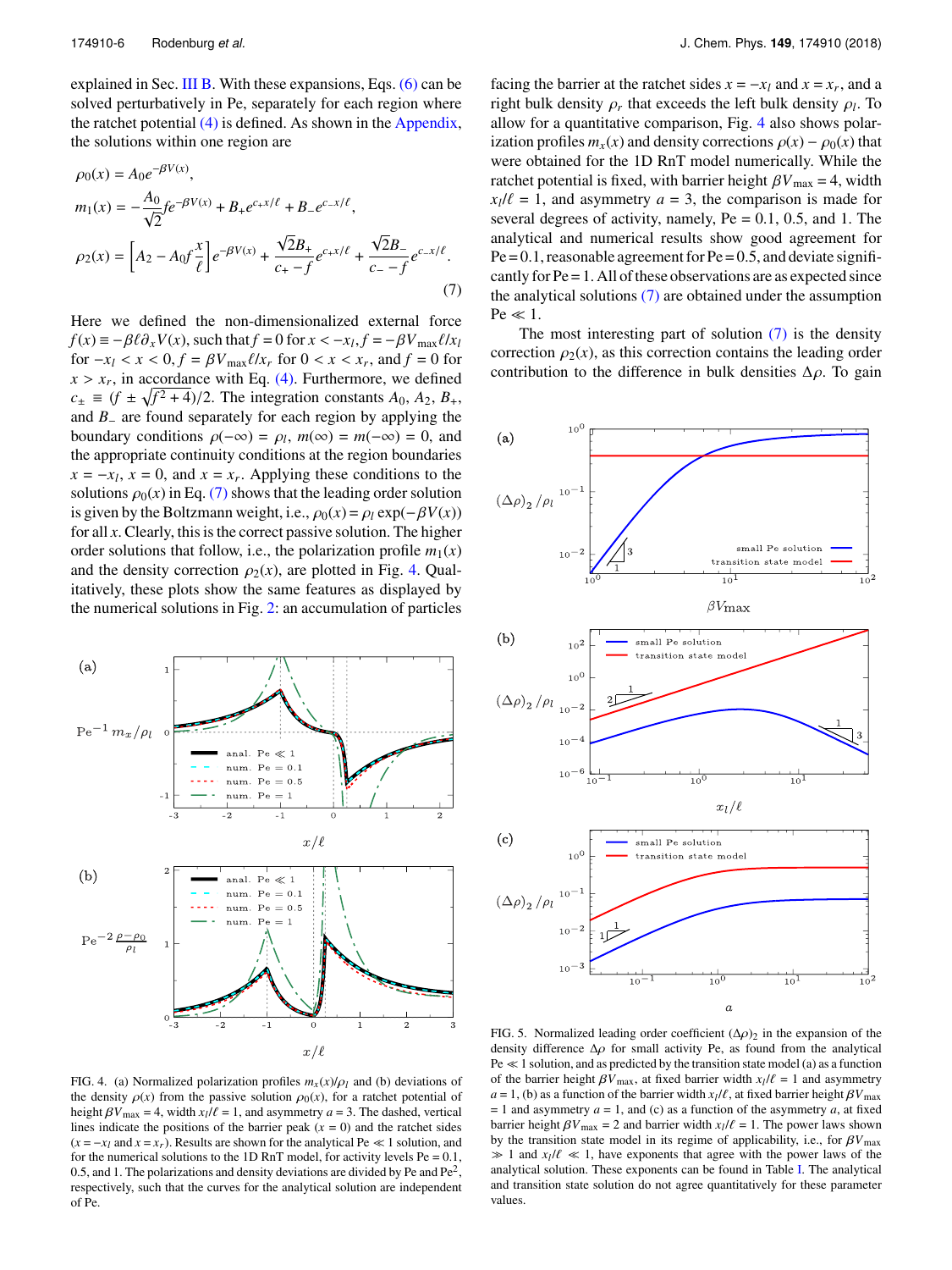some understanding for the meaning of the various terms contributing to  $\rho_2(x)$ , we point out that for small activity, i.e., for  $Pe \ll 1$ , active particles are often understood as passive particles at an effective temperature.[17](#page-11-1)[,20–](#page-11-2)[24](#page-11-18) In our convention, this effective temperature reads  $T_{\text{eff}} = T(1 + \text{Pe}^2)$ . Therefore, one might think that for our weakly active system, the density profile is given by the Boltzmann weight at this effective temperature, i.e. by  $\rho(x) = A \exp(-V(x)/k_B T_{\text{eff}})$ , within one region. Here the prefactor *A* can depend on the activity Pe. Expanding this effective Boltzmann weight for small Pe yields the passive solution  $\rho_0(x)$ , and the terms on the first line of  $\rho_2(x)$  in Eq. [\(7\).](#page-6-0) However, it does *not* reproduce the final two terms that contribute to  $\rho_2(x)$  in Eq. [\(7\).](#page-6-0) Precisely these last two terms are crucial to obtain a nonzero difference  $\Delta \rho$  in bulk densities. Indeed, a density profile given solely by the effective Boltzmann weight necessarily yields equal bulk densities  $\rho_l = \rho_r$ ,<br>as the external potential  $V(r)$  is equal on either side of the as the external potential  $V(x)$  is equal on either side of the ratchet.

The analytical expression for the difference in bulk densities  $\Delta \rho$ , implied by the solutions [\(7\),](#page-6-0) is rather lengthy and intransparent and is therefore not shown here. Instead, we show the dependence of  $\Delta \rho$  on the activity Pe graphically, in Fig.  $3(a)$ , for the same two ratchet potentials as used for the numerical solutions. As the density difference  $\Delta \rho$  follows from the correction  $\rho_2(x)$ , it scales as Pe<sup>2</sup>, just like the numer-<br>ical solutions for Pe  $\ll 1$ , As shown by Fig. 3(a), the analytical ical solutions for Pe  $\ll 1$ . As shown by Fig. [3\(a\),](#page-4-0) the analytical and numerical solutions agree quantitatively up to Pe  $\approx 0.5$ , as also found in Fig. [4.](#page-6-1) Before we illustrate how the density difference  $\Delta \rho$  depends on the ratchet potential, we extract its dependence on activity Pe by considering  $(Δρ)2 = Δρ/Pe<sup>2</sup>$ ,<br>i.e., the leading order coefficient in an expansion of  $Δρ$  around i.e., the leading order coefficient in an expansion of  $\Delta \rho$  around Pe = 0. The coefficient  $(\Delta \rho)_2$  is independent of Pe, but still depends on the barrier height  $\beta V_{\text{max}}$ , the barrier width  $x_l/\ell$ , and the asymmetry *a*. Its dependence on these ratchet parameters is plotted in Figs.  $5(a)$ – $5(c)$ , respectively. These figures display all the power law behavior that was obtained numerically in Sec. [III.](#page-3-0) The power laws are summarized in Table [I.](#page-5-1)

#### <span id="page-7-0"></span>**V. TRANSITION STATE MODEL**

As argued in Sec. [IV,](#page-5-0) the nonzero difference in bulk densities  $\Delta \rho$  cannot be accounted for by the effective temperature that is often employed in the weak activity limit. Instead, to understand the behavior of the bulk density difference  $\Delta \rho$  better, we propose the following simple transition state model. The model consists of four states, designed to mimic the 1D RnT model in a minimal way. Particles in the bulk to the left of the ratchet, with an orientation in the positive (negative) *x*-direction, are said to be in state *l*+(*l*−), whereas particles in the bulk to the right of the ratchet, with positive (negative) *x*-orientation, are in state  $r_{+}(r_{-})$ . This setting is illustrated in Fig. [6.](#page-7-1) Particles can change their orientation, i.e., transition from  $l_{\pm}$  to  $l_{\mp}$  and from  $r_{\pm}$  to  $r_{\mp}$ , with a rate  $D_r$ . Furthermore, particles can cross the potential barrier and transition between the *l*- and *r*-states. The associated rate constants are assumed to be given by modified Arrhenius rates,  $46-48$  $46-48$  where the effect of self-propulsion is to effectively increase or decrease the potential barrier. For example, the rate to transition

<span id="page-7-1"></span>

FIG. 6. Illustration of the states in the transition state model. Particles in the left bulk with positive (negative) *x*-orientation are in state *l*+(*l*−). Similarly, particles in the right bulk are in state *r*+ or *r*−. Within one bulk, particles can change their orientation with rate constant *Dr*. Between the bulks, particles can transition by crossing the potential barrier with the effective Arrhenius rates of Eqs.  $(8)$  and  $(9)$ , where the effect of self-propulsion is to shift the potential barrier  $V_{\text{max}}$  by the work  $\gamma v_0 x_l$  ( $\gamma v_0 x_r$ ) performed by the propulsion force when a particles climbs the left (right) slope of the ratchet force when a particles climbs the left (right) slope of the ratchet.

from  $l_+$  to  $r_+$  is

<span id="page-7-2"></span>
$$
k_{l_{+} \to r_{+}} = \frac{\nu_l}{L_l} \exp\left[-\beta (V_{\text{max}} - \gamma v_0 x_l)\right].\tag{8}
$$

As the propulsion force helps the particle to cross the barrier, it effectively lowers the potential barrier  $V_{\text{max}}$  by the work  $\gamma v_0 x_l$  that the propulsion force performs when the particle<br>climbs the left slope of the ratchet. This modified Arrhenius climbs the left slope of the ratchet. This modified Arrhenius rate is expected to be valid under the assumptions (a) of a large barrier height  $\beta V_{\text{max}} \gg 1$ , which is a condition for the Arrhenius rates to be valid even for passive systems,  $49$  (b) of a ratchet potential that is typically crossed faster than a particle reorients, which can be achieved by making the barrier width  $x_l/\ell$  sufficiently small, and (c) that the work  $\gamma v_0 x_l$  per-<br>formed by the propulsion force is much smaller than the barrier formed by the propulsion force is much smaller than the barrier height  $V_{\text{max}}$ . We point out that assumption (c) can be rewritten as Pe  $\ll \beta V_{\text{max}} \ell / x_l$ . This means that if assumptions (a) and (b) are satisfied which imply that  $\beta V = \ell / x_l \gg 1$  then and (b) are satisfied, which imply that  $\beta V_{\text{max}}\ell/x_l \gg 1$ , then assumption (c) is not much further restrictive on the activity Pe. The remaining rate constants follow along a similar reasoning as

<span id="page-7-3"></span>
$$
k_{L\rightarrow r_{-}} = \frac{\nu_{l}}{L_{l}} \exp[-\beta(V_{\text{max}} + \gamma v_{0}x_{l})],
$$
  
\n
$$
k_{r_{+}\rightarrow l_{+}} = \frac{\nu_{r}}{L_{r}} \exp[-\beta(V_{\text{max}} + \gamma v_{0}x_{r})],
$$
\n
$$
k_{r_{-}\rightarrow l_{-}} = \frac{\nu_{r}}{L_{r}} \exp[-\beta(V_{\text{max}} - \gamma v_{0}x_{r})].
$$
\n(9)

For large bulks on either side of the ratchet, the attempt frequencies in the rate expressions  $(8)$  and  $(9)$  are inversely proportional to the size of the bulk that is being transitioned from. This size is denoted by  $L_l$  for the left bulk, and by  $L_r$  for the right bulk. Therefore, the factors  $v_l$  and  $v_r$  are independent of the bulk sizes  $L_l$  and  $L_r$ , and can only depend on the shape of the ratchet potential, i.e., on its height  $\beta V_{\text{max}}$ , on its width  $x_l / l$ , and on its asymmetry *a*.<br>We denote the number of

We denote the number of particles in the  $l_{\pm}$  and  $r_{\pm}$  states by  $N_{l_{\pm}}(t)$  and  $N_{r_{\pm}}(t)$ , respectively. The time evolution of these particle numbers follows from the rates outlined above. For example, the number of particles  $N_{l+1}(t)$  in state  $l_+$  evolves according to the rate equation

$$
\partial_t N_{l_+} = -(D_r + k_{l_+ \to r_+}) N_{l_+} + D_r N_{l_-} + k_{r_+ \to l_+} N_{r_+}.
$$
 (10)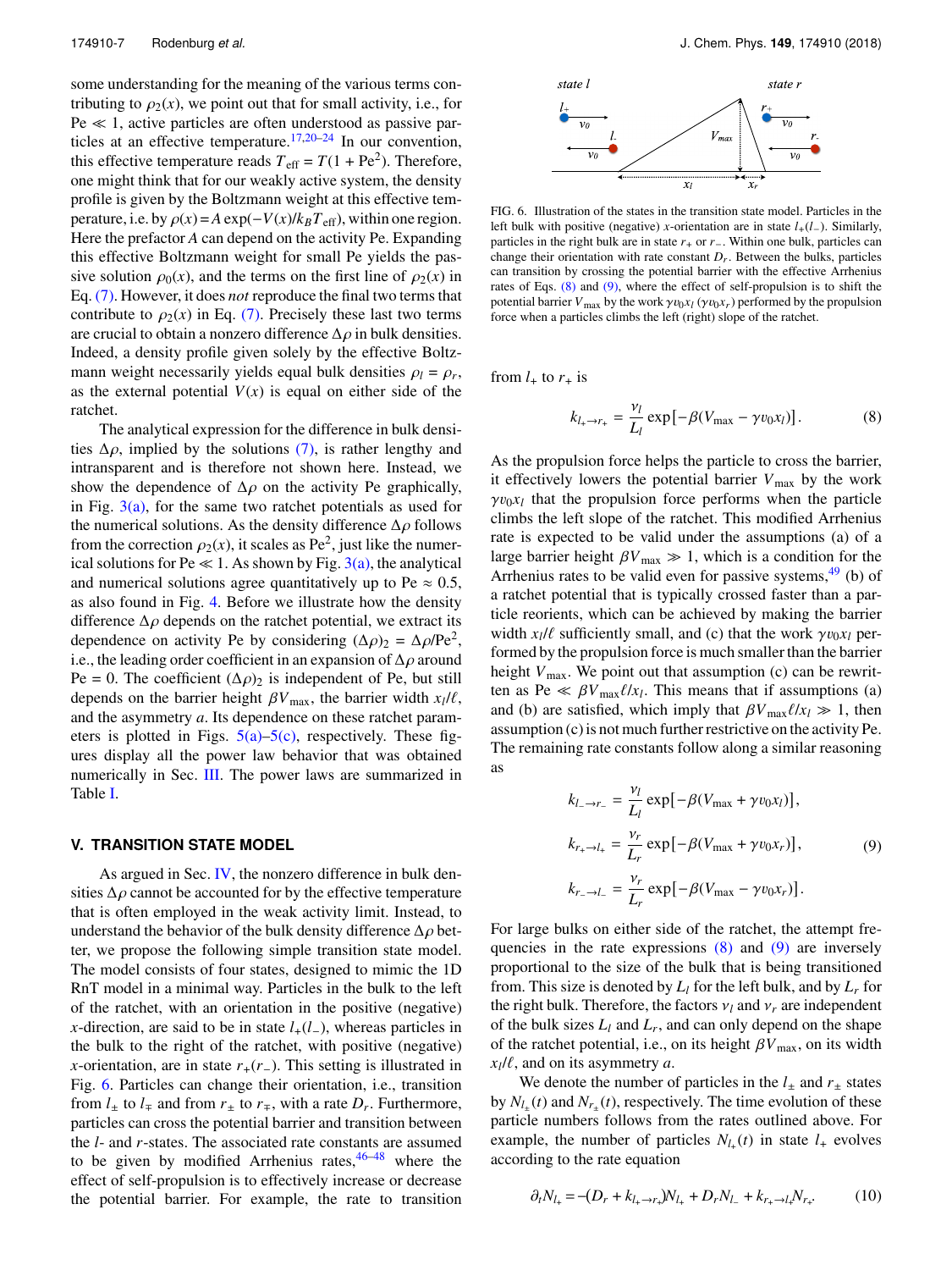Similar equations hold for the particle numbers  $N_l$ <sub>−</sub>(*t*),  $N_{r+}$ (*t*), and *Nr*<sup>−</sup> (*t*). These rate equations can be solved in steady state, i.e., when  $\partial_t N_{l\pm} = \partial_t N_{r\pm} = 0$ , for the particle numbers  $N_{l\pm}$  and  $N = W_e$  consider infinitely large bulks i.e.  $I: I \to \infty$ . In this  $N_{r_{\pm}}$ . We consider infinitely large bulks, i.e.,  $L_l$ ,  $L_r \rightarrow \infty$ . In this case, the solutions show that  $N_{l_+} = N_{l_-}$  and  $N_{r_+} = N_{r_-}$  such that the *l* and *r* states correspond to isotropic bulks. Furthermore, the solution shows that the bulk densities  $\rho_l = (N_l + N_l) / L_l$ <br>and  $\rho_l = (N_l + N_l) / L_l$  differ by an amount  $\Delta \rho = \rho_l = \rho_l$ and  $\rho_r = (N_{r_+} + N_{r_-})/L_r$  differ by an amount  $\Delta \rho = \rho_r - \rho_l$  given by given by

<span id="page-8-1"></span>
$$
\frac{\Delta \rho}{\rho_l} = \frac{v_l}{v_r} \frac{\cosh(\text{Pe} x_l/\ell) - \cosh(\text{Pe} x_r/\ell)}{\cosh(\text{Pe} x_r/\ell)},\tag{11}
$$

where we recall that  $x_r = (1 + a)^{-1}x_l$ . We point out that the ratio  $x_l/v_r$  can generally depend on the ratchet parameters  $\beta v_{\text{max}}$ ,<br>  $x_l/l$ , and *a*. However, in the following, we simply assume<br>  $y_l/v_r = 1$  which is justified for nearly symmetric ratchets  $v_l/v_r$  can generally depend on the ratchet parameters  $\beta V_{\text{max}}$ ,  $v_l/v_r = 1$ , which is justified for nearly symmetric ratchets.<br>To enable a comparison with the analytical solution

To enable a comparison with the analytical solution of Sec. [IV,](#page-5-0) we now focus on the limit of weak activity, i.e., of Pe  $\ll$  1. This ensures assumption (c) to be satisfied, but we emphasize that the transition state model is not limited to weak activity. We expand the density difference  $(11)$  as  $\Delta \rho = (\Delta \rho)_2 \text{ Pe}^2 + \mathcal{O}(\text{Pe}^4)$ , and compare the coefficient  $(\Delta \rho)_2$ <br>with the same coefficient obtained in Sec. III for the analytiwith the same coefficient obtained in Sec. [III](#page-3-0) for the analytical solution in the weak activity limit. The coefficient  $(\Delta \rho)_2$ is plotted in Figs.  $5(a)$ – $5(c)$ , as a function of the barrier height  $\beta V_{\text{max}}$ , the barrier width  $x_l/\ell$ , and the barrier asymmetry *a*, respectively. Figure 5(a) merely illustrates that the density respectively. Figure  $5(a)$  merely illustrates that the density difference [\(11\)](#page-8-1) is independent of the barrier height  $\beta V_{\text{max}}$ . This independency agrees with the asymptotic behavior displayed by the analytical solution for large barrier heights  $\beta V_{\text{max}} \gg 1$ . Note that the regime  $\beta V_{\text{max}} \gg 1$  is indeed assumed for the modified Arrhenius rates [assumption (a)]. Figure  $5(b)$ illustrates that the density difference predicted by the transition state model scales quadratically with the barrier width, i.e., <sup>∆</sup>ρ <sup>∝</sup> (*xl*/`) 2 . This scaling agrees with the scaling of the analytical solution for the regime of small barrier widths  $x_l / l \ll 1$ .<br>A gain this regime is assumed for the modified Arrhenius rates Again, this regime is assumed for the modified Arrhenius rates, as having a small barrier width is required for having particles cross the ratchet faster than they typically reorient [assumption (b)]. Finally, Fig.  $5(c)$  illustrates that the density difference predicted by the transition state model scales linearly with the barrier asymmetry for nearly symmetric ratchets, i.e.,  $\Delta \rho \propto a$ for  $a \ll 1$ , and asymptotically for very asymmetric ratchets, i.e.,  $\Delta \rho \propto a^0$  for  $a \gg 1$ . Both scalings are also displayed by the analytical solution. All these nower laws can again be found analytical solution. All these power laws can again be found in Table [I.](#page-5-1)

Of course, the transition state model reproduces only the power laws that lie inside its regime of applicability. However, the fact this simple model *does* reproduce all these power laws is quite remarkable, since, as discussed in Sec. [III,](#page-3-0) most of these scalings are nontrivial. Furthermore, we note that the transition state model can also be solved for finite bulk sizes, which in fact predicts a turnover of the density difference  $\Delta \rho$  as a function of activity Pe, as observed in Fig.  $3(a)$ .

Quantitatively, Fig. [5](#page-6-2) clearly shows that the predictions of the transition state model typically differ from the analytical solution by an order of magnitude. A possible reason for

this disagreement is that these plots are made for parameters values that do not satisfy assumptions (a) and (b) that underlie the modified Arrhenius rates. In fact, it turned out to be impossible to satisfy these assumptions simultaneously with feasible parameter values. The root of the difficulty is that the time it takes a particle to cross the potential barrier increases with barrier height  $\beta V_{\text{max}}$ . As a consequence, having a barrier that is simultaneously very high [assumption (a)] and typically crossed faster than a particle reorients [assumption (b)] turns out to require unrealistically small barrier widths  $x_l/\ell$ . The quantitative mismatch of the transition state model with the quantitative mismatch of the transition state model with the full solution for small activity might also be attributed to the assumption that the prefactors  $v_l$  and  $v_r$  in the rate expressions  $\binom{8}{2}$  and  $\binom{0}{2}$  are not exactly identical, but in fact might depend [\(8\)](#page-7-2) and [\(9\)](#page-7-3) are not exactly identical, but in fact might depend on the precise shape of the barrier. However, this possibility goes beyond the current scope of this paper, and we leave it for future study.

We conclude that, whereas it was not possible to test the predictions of the transition state model in its regime of applicability quantitatively, the model *does* reproduce the complete power law behavior of this regime correctly.

## <span id="page-8-0"></span>**VI. DISCUSSION**

The most interesting aspect of the studied system is that the external potential has a long-range influence on the density profile. This is in sharp contrast to an ideal gas in equilibrium, whose density profile is only a function of the *local* external potential. So what ingredients are necessary to obtain this effect? To answer this question, we consider the 1D RnT model subject to a general external potential  $V(x)$ . Furthermore, we introduce the particle current  $J(x)$  and the orientation current  $J_m(x)$  that appear in the evolution equations [\(6\),](#page-3-2) i.e.,

<span id="page-8-2"></span>
$$
J(x) = \sqrt{2}v_0m_x - \frac{1}{\gamma}(\partial_x V)\rho - D_t\partial_x \rho,
$$
  
\n
$$
J_m(x) = \frac{v_0}{\sqrt{2}}\rho - \frac{1}{\gamma}(\partial_x V)m_x - D_t\partial_x m_x.
$$
\n(12)

We focus on a state that is steady, such that  $J(x) = constant$  $\equiv$  *J*, and flux-free, such that *J* = 0. Then Eqs. [\(6\)](#page-3-2) and [\(12\)](#page-8-2) can be recast into the first order differential equation

<span id="page-8-3"></span>
$$
\ell \partial_x \mathbf{Y}(x) = \mathcal{M}(x) \mathbf{Y}(x) \tag{13}
$$

for the three (non-dimensionalized) unknowns  $Y(x) \equiv$  $((\ell \rho(x), \ell m_X(x), J_m(x)/D_r)^T$ . The coefficient matrix in Eq. [\(13\)](#page-8-3) is given by is given by

<span id="page-8-4"></span>
$$
\mathcal{M}(x) = \begin{bmatrix} f(x) & \sqrt{2} \text{Pe} & 0 \\ \text{Pe}/\sqrt{2} & f(x) & -1 \\ 0 & -1 & 0 \end{bmatrix}, \quad (14)
$$

where  $f(x) = -\beta \ell \partial_x V(x)$  is the dimensionless external force, which is now a function of position *x*. For a passive system  $(Pe = 0)$ , Eqs.  $(13)$  and  $(14)$  show that the density equation decouples. In this case, the density profile is solved by the Boltzmann weight, i.e.,  $\rho(x) \propto \exp(-\beta V(x))$ , as required in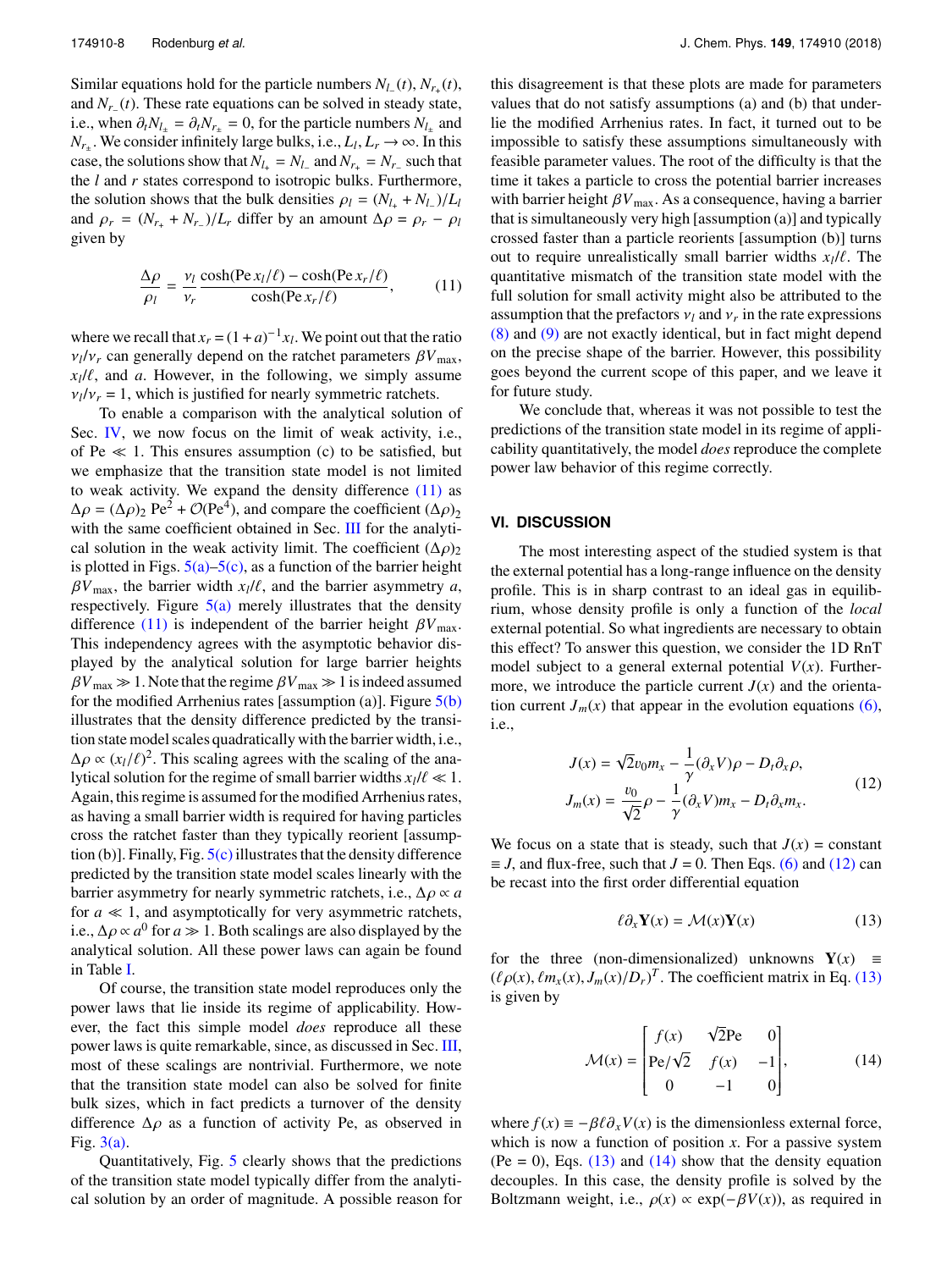thermodynamic equilibrium. For the general case, we observe that *if* the coefficient matrix  $\mathcal{M}(x)$  commutes with its integral  $\int_{x_0}^x dx' \mathcal{M}(x')$ , *then* Eq. [\(13\)](#page-8-3) is solved by

<span id="page-9-1"></span>
$$
\mathbf{Y}(x) = \exp\left(\frac{1}{\ell} \int_{x_0}^x dx' \mathcal{M}(x')\right) \cdot \begin{pmatrix} c_1 \\ c_2 \\ c_3 \end{pmatrix},\tag{15}
$$

where the integration constants  $c_1$ ,  $c_2$ , and  $c_3$  are to be determined from boundary conditions. Here  $x_0$  is an arbitrary reference position. By virtue of  $\int_{x_0}^x dx' f(x') = -\beta \ell (V(x) - V(x_0))$ , the solution (15) is a local function of the external potenthe solution [\(15\)](#page-9-1) *is* a local function of the external potential. An explicit calculation of the commutator shows that  $[\mathcal{M}(x), \int_{x_0}^x dx' \mathcal{M}(x')] = 0$  if and only if  $\beta(V(x) - V(x_0))$ <br> $= -f(x)(x-x_0)/\beta$  i.e. if the external potential is a linear  $= -f(x)$   $(x - x_0)/\ell$ , i.e., if the external potential is a linear function of *x*. Therefore, for linear potentials, the density profile *is* a local function of the external potential. This explains why in a gravitational field the density profile *can* be found as a local function of the external potential, and why sedimentation profiles stand a chance to be described in terms of an effective temperature in the first place.[12](#page-10-4)[,23](#page-11-3)[–28](#page-11-4)[,41,](#page-11-13)[50](#page-11-22)[–53](#page-11-23) However, for nonlinear external potentials, e.g. for the ratchet studied here that is only piecewise linear, the solution [\(15\)](#page-9-1) is *not* valid and a nonlocal dependence on the external potential is to be expected. Therefore, for the ratchet potential [\(4\),](#page-2-5) the kinks at  $x = -x_l$ ,  $x = 0$ , and  $x = x_r$  are crucial to have a density that depends nonlocally on the external potential. Indeed, in the analytical solution for weak activity, presented in Sec. [IV,](#page-5-0) the nonlocal dependence of the right bulk density  $\rho_r$  on the external potential enters through the fact that the integration constants in Eq.  $(7)$  are found from continuity conditions that are applied precisely at the positions of these kinks.

Summarizing, in order to have the external potential influence the steady-state density of ideal particles in a nonlocal way, one needs to have (1) particles that are active (such that the system is out of thermodynamic equilibrium) and (2) an external potential that is nonlinear. Thereby, the 1D RnT particles in the ratchet potential [\(4\)](#page-2-5) illustrate the nonlocal and even long-range influence of the external potential in a most minimal way.

In the discussion above, we have only shown that a linear external potential yields a density profile that is a strictly local function of the potential. Thereby, a nonlinear potential is not guaranteed to influence the density (arbitrarily) far away, and indeed other criteria have been discussed in the literature. For example, in the context of active Ornstein-Uhlenbeck particles, approximate locality was shown for a wide class of nonlinear potentials,  $17,54$  $17,54$  and it was argued that in order to lose this property, it is crucial to have an external potential with nonconvex regions.  $55$  More generally, the fact that the potential barrier is more easily crossed from one side than from the other is a rectification effect, and it has been shown that such effects can occur when the dynamics break timereversal symmetry, while the spatial mirror symmetry is also broken.[56](#page-11-26)[,57](#page-11-27) In our case, these criteria are met by the presence of activity, and by having a ratchet that is asymmetric  $(a \neq 0)$ , respectively.

Our results are also fully consistent with the work by Baek *et al.*,<sup>[37](#page-11-6)</sup> who study the effect of placing a nonspherical body in a two-dimensional fluid of ABPs. They show that such an inclusion leads to a steady state with a density perturbation that scales in the far field as  $1/r$ , where  $r$  is the distance to the body. Repeating their derivation for the 1D RnT model in our setting yields a far-field density perturbation that is simply constant, i.e., independent of*r*. This is consistent with our findings. Furthermore, under suitable conditions, in particular, that the external potential is small everywhere, the authors of Ref. [37](#page-11-6) derive that the far-field density perturbation scales as  $(V_{\text{max}})^3$ . This confirms our finding of the power law  $\Delta \rho \propto (\beta V_{\text{max}})^3$ <br>for small potential barriers  $\beta V \ll 1$  Moreover, it suggests for small potential barriers  $\beta V_{\text{max}} \ll 1$ . Moreover, it suggests that this scaling is not limited to the sawtooth-shaped potential barrier considered here, but also holds for external potentials of more general shape.

#### <span id="page-9-0"></span>**VII. CONCLUSIONS**

We have studied the distribution of noninteracting, active particles over two bulks separated by a ratchet potential. The active particles were modelled both as two-dimensional ABPs and as one-dimensional RnT particles. Our numerical solutions to the steady state Smoluchowski equations show that the ratchet potential influences the distribution of particles over the bulks, even though the potential is short-ranged itself. Thus, the external potential exerts a long-range influence on the density profile. We have shown that such a (highly) nonlocal influence can occur for noninteracting particles only when they are (1) active and (2) subject to an external potential that is nonlinear. Thereby, the piecewise linear setup considered in this work captures this long-range influence in a most minimal way.

To characterize the influence of the external potential, we have described how the difference in bulk densities depends on activity, as well as on the ratchet potential itself. Both models of active particles showed consistent power law behavior that is summarized in Table [I.](#page-5-1)

To understand the long-range influence of the potential in the simplest case possible, we focused on the limit of weak activity. While weakly active systems are often described by an effective temperature, our analytical solution explicitly shows that the long-range influence of the ratchet potential cannot be rationalized in this way. Instead, we propose a simple transition state model, in which particles can cross the potential barrier by Arrhenius rates with an effective barrier height that depends on the degree of activity. While the model could not be tested quantitatively, as its underlying assumptions could not be simultaneously satisfied for feasible parameter values, it does reproduce—in its regime of applicability—the complete power law behavior of the distribution of particles over the bulks.

Future questions are whether the power law behavior can be understood also outside the regime where the transition state model applies, and whether the power laws also hold for potential barriers of more generic shape than the sawtooth of Fig. [1.](#page-1-2) Our work illustrates that even weakly active, noninteracting particles pose challenges that are fundamental to nonequilibrium systems and, moreover, that an external potential can exert a long-range influence in such systems.We expect that incorporating such long-range and nonlocal effects will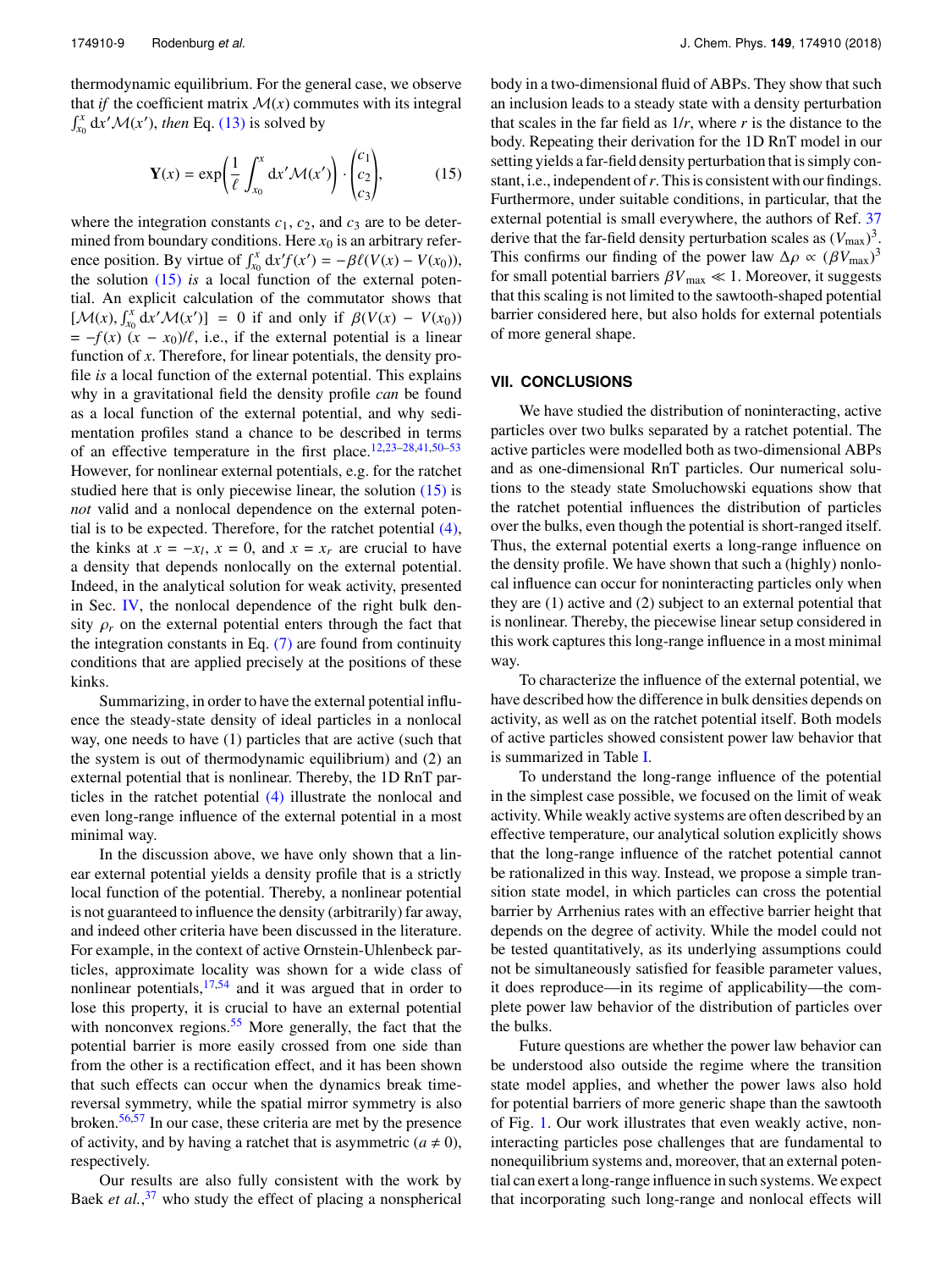be part of a more generic statistical mechanical description of nonequilibrium systems.

#### **ACKNOWLEDGMENTS**

This work is part of the D-ITP consortium, a program of the Netherlands Organisation for Scientific Research (NWO) that is funded by the Dutch Ministry of Education, Culture and Science (OCW). We acknowledge funding of a NWO-VICI grant. S.P. and M.D. acknowledge the funding from the Industrial Partnership Programme "Computational Sciences for Energy Research" (Grant No. 14CSER020) of the Foundation for Fundamental Research on Matter (FOM), which is part of the Netherlands Organization for Scientific Research (NWO). This research programme is co-financed by Shell Global Solutions International B.V.

#### <span id="page-10-8"></span>**APPENDIX: WEAK ACTIVITY SOLUTION**

In this appendix, we derive the analytical solutions [\(7\),](#page-6-0) i.e. the steady state solutions to the 1D RnT Eqs. [\(6\)](#page-3-2) in the limit of weak activity. First, we define the particle flux  $J(x) \equiv \sqrt{2}v_0m_x - \gamma^{-1}(\partial_x V)\rho - D_t\partial_x \rho$ , such that the evo-<br>lution equation for the density given by Eq. (6) reads  $\partial_x \rho$ lution equation for the density, given by Eq. [\(6\),](#page-3-2) reads  $\partial_t \rho$  $= -\partial_x J(x)$ . Having a steady state ( $\partial_t \rho = 0$ ) implies that *J*(*x*)  $\equiv$  *J* is constant, i.e. independent of *x*. The boundary condition of having a bulk at  $x = x_{\text{max}}$  that is homogeneous and isotropic, and hence flux-free, then implies  $J = 0$ . The equation  $J(x) = 0$ has to be solved together with the steady state condition for the polarization implied by Eq.  $(6)$ . In dimensionless form, these equations read

<span id="page-10-9"></span>
$$
0 = \sqrt{2} \text{Pe} \, m_x + f(x) \rho - \ell \partial_x \rho,
$$
  
\n
$$
0 = -\ell \partial_x \left\{ \frac{\text{Pe}}{\sqrt{2}} \rho + f(x) m_x - \ell \partial_x m_x \right\} - m_x.
$$
 (A1)

Here, we defined the non-dimensionalized external force  $f(x) = -\beta \ell \partial_x V(x)$ . We shall solve Eqs. [\(A1\)](#page-10-9) separately for every region where the ratchet potential  $(4)$  is a linear function. Within one such region,  $f(x) = f$  is constant, namely,  $f = 0$  to the left and to the right of the potential barrier,  $f = -\beta V_{\text{max}} \ell / x_l$  on the left slope of the barrier, and  $f = \beta V_{\text{max}} \ell / x_r$  on the right slope. We treat these cases simultaneously by simply writing  $f(x) = f$ , and keeping in mind that the solution holds only within one region. Furthermore, we focus on the limit of weak activity, i.e. of  $Pe \ll 1$ , and expand the density as  $\rho(x) = \rho_0(x) + Pe^2 \rho_2(x) + \mathcal{O}(Pe^4)$ , and the polarization as  $m(x) = Pe m_1(x) + \mathcal{O}(Pe^3)$  as explained in the ization as  $m_x(x) = \text{Pe } m_1(x) + \mathcal{O}(\text{Pe}^3)$ , as explained in the main text. We insert these expansions into Eqs.  $(A1)$  and solve order by order in Pe. To zeroth order in Pe, the equations read  $f \rho_0 - \ell \partial_x \rho_0 = 0$ , and are solved by

<span id="page-10-10"></span>
$$
\rho_0(x) = A_0 e^{f x/\ell},\tag{A2}
$$

where  $A_0$  is an integration constant. Note that Eq.  $(A2)$  is the Boltzmann weight, and hence the correct passive solution for noninteracting particles. To linear order in Pe, the equations read

<span id="page-10-11"></span>
$$
-\ell \partial_x (fm_1 - \ell \partial_x m_1) - m_1 = \frac{1}{\sqrt{2}} \ell \partial_x \rho_0, \tag{A3}
$$

where  $\rho_0(x)$  is given by Eq. [\(A2\).](#page-10-10) The solution to Eq. [\(A3\)](#page-10-11) is

<span id="page-10-12"></span>
$$
m_1(x) = -\frac{A_0}{\sqrt{2}} f e^{fx/\ell} + B_+ e^{c_+ x/\ell} + B_- e^{c_- x/\ell}, \quad (A4)
$$

where  $B_+$  and  $B_-$  are integration constants, and where  $c_{\pm} \equiv (f \pm \sqrt{f^2 + 4})/2$ . To quadratic order in Pe, the equations read read √

<span id="page-10-14"></span><span id="page-10-13"></span>
$$
f \rho_2 - \ell \partial_x \rho_2 = -\sqrt{2} m_1,\tag{A5}
$$

where  $m_1(x)$  is given by Eq. [\(A4\).](#page-10-12) The solution to Eq. [\(A5\)](#page-10-13) is given by

$$
\rho_2(x) = [A_2 - A_0 f x / \ell] e^{f x / \ell} + \frac{\sqrt{2} B_+}{c_+ - f} e^{c_+ x / \ell} + \frac{\sqrt{2} B_-}{c_- - f} e^{c_- x / \ell},
$$
\n(A6)

where  $A_2$  is another integration constant. Together, Eqs.  $(A2)$ ,  $(A4)$ , and  $(A6)$  constitute the solution  $(7)$  of the main text.

As emphasized above, these solutions hold within every region separately. Therefore, the values of the integration constants *A*0, *A*2, *B*+, and *B*<sup>−</sup> can differ per region. These values are determined from the boundary conditions outlined in Sec. [III A,](#page-3-4) i.e.  $\rho(-\infty) = \rho_l$ ,  $m_x(-\infty) = 0$ , and  $m_x(\infty) = 0$  (we take  $x \to -\infty$  and  $x \to \infty$ ) and from the requirements take  $x_{res}$  → −∞ and  $x_{max}$  → ∞), and from the requirements that the density  $\rho(x)$ , the polarization  $m_x(x)$ , and the orientathat the density  $\rho(x)$ , the polarization  $m_x(x)$ , and the orienta-<br>tion flux  $J_m(x) \equiv \text{Pe } \rho/\sqrt{2} + f(x) m_x - \ell \partial_x m_x$  all be continuous<br>at the region boundaries  $x = -x$ ,  $x = 0$  and  $x = x$ . The condiat the region boundaries  $x = -x_l$ ,  $x = 0$ , and  $x = x_r$ . The conditions that  $\rho(-\infty) = \rho_l$  and that the density  $\rho(x)$  be continuous straightforwardly imply that  $A_0 = \rho_l$  everywhere. However, the values that follow for the other integration constants  $A_2$ ,  $B_+$ , and *B*<sup>−</sup> are mostly lengthy and intransparent, and are therefore not shown. The same is true for the leading order difference in bulk densities  $\Delta \rho = \rho_r - \rho_l = \text{Pe}^2 A_2 |_{x > x_r}$ , whose dependence on the parameters of the problem is instead depicted dence on the parameters of the problem is instead depicted graphically in Figs. [3\(a\)](#page-4-0) and  $5(a)$ –5(c).

- <span id="page-10-0"></span><sup>1</sup>P. Pietzonka, K. Kleinbeck, and U. Seifert, [New J. Phys.](https://doi.org/10.1088/1367-2630/18/5/052001) **18**, 052001 (2016).
- <sup>2</sup>P. Pietzonka and U. Seifert, [J. Phys. A: Math. Theor.](https://doi.org/10.1088/1751-8121/aa91b9) **51**, 01LT01 (2017).
- <sup>3</sup>A. Solon, J. Stenhammar, M. E. Cates, Y. Kafri, and J. Tailleur, [New J. Phys.](https://doi.org/10.1088/1367-2630/aaccdd) **20**, 075001 (2018).
- <sup>4</sup>S. C. Takatori and J. F. Brady, [Curr. Opin. Colloid Interface Sci.](https://doi.org/10.1016/j.cocis.2015.12.003) **21**, 24 (2016).
- <sup>5</sup> A. M. Menzel, A. Saha, C. Hoell, and H. Löwen, [J. Chem. Phys.](https://doi.org/10.1063/1.4939630) **144**, 024115 (2016).
- <sup>6</sup>A. Liluashvili, J. Ónody, and T. Voigtmann, [Phys. Rev. E](https://doi.org/10.1103/physreve.96.062608) 96, 062608 (2017).
- <sup>7</sup> J. P. D. Clewett, J. Wade, R. M. Bowley, S. Herminghaus, M. R. Swift, and M. G. Mazza, [Sci. Rep.](https://doi.org/10.1038/srep28726) **6**, 28726 (2016).
- <span id="page-10-1"></span><sup>8</sup>P. Krinninger, M. Schmidt, and J. M. Brader, [Phys. Rev. Lett.](https://doi.org/10.1103/physrevlett.117.208003) **117**, 208003  $(2016)$ .
- <span id="page-10-2"></span><sup>9</sup>C. Bechinger, R. Di Leonardo, H. Löwen, C. Reichhardt, G. Volpe, and G. Volpe, [Rev. Mod. Phys.](https://doi.org/10.1103/revmodphys.88.045006) **88**, 045006 (2016).
- <sup>10</sup>J. Schwarz-Linek, J. Arlt, A. Jepson, A. Dawson, T. Vissers, D. Miroli, T. Pilizota, V. A. Martinez, and W. C. K. Poon, [Colloids Surf., B](https://doi.org/10.1016/j.colsurfb.2015.07.048) **137**, 2 (2016).
- <span id="page-10-3"></span> $11$ K. Drescher, J. Dunkel, L. H. Cisneros, S. Ganguly, and R. E. Goldstein, [Proc. Natl. Acad. Sci. U. S. A.](https://doi.org/10.1073/pnas.1019079108) **108**, 10940 (2011).
- <span id="page-10-4"></span><sup>12</sup>A. P. Solon, M. E. Cates, and J. Tailleur, [Eur. Phys. J.: Spec. Top.](https://doi.org/10.1140/epjst/e2015-02457-0) **224**, 1231 (2015).
- <span id="page-10-5"></span><sup>13</sup>A. P. Solon, J. Stenhammar, M. E. Cates, Y. Kafri, and J. Tailleur, *[Phys.](https://doi.org/10.1103/physreve.97.020602)* [Rev. E](https://doi.org/10.1103/physreve.97.020602) **97**, 020602(R) (2018).
- <span id="page-10-6"></span><sup>14</sup>S. Paliwal, J. Rodenburg, R. van Roij, and M. Dijkstra, [New J. Phys.](https://doi.org/10.1088/1367-2630/aa9b4d) **20**, 015003 (2018).
- <span id="page-10-7"></span><sup>15</sup>T. F. F. Farage, P. Krinninger, and J. M. Brader, [Phys. Rev. E](https://doi.org/10.1103/physreve.91.042310) **91**, 042310 (2015).
- <sup>16</sup>M. Rein and T. Speck, [Eur. Phys. J. E](https://doi.org/10.1140/epje/i2016-16084-7) **39**, 84 (2016).